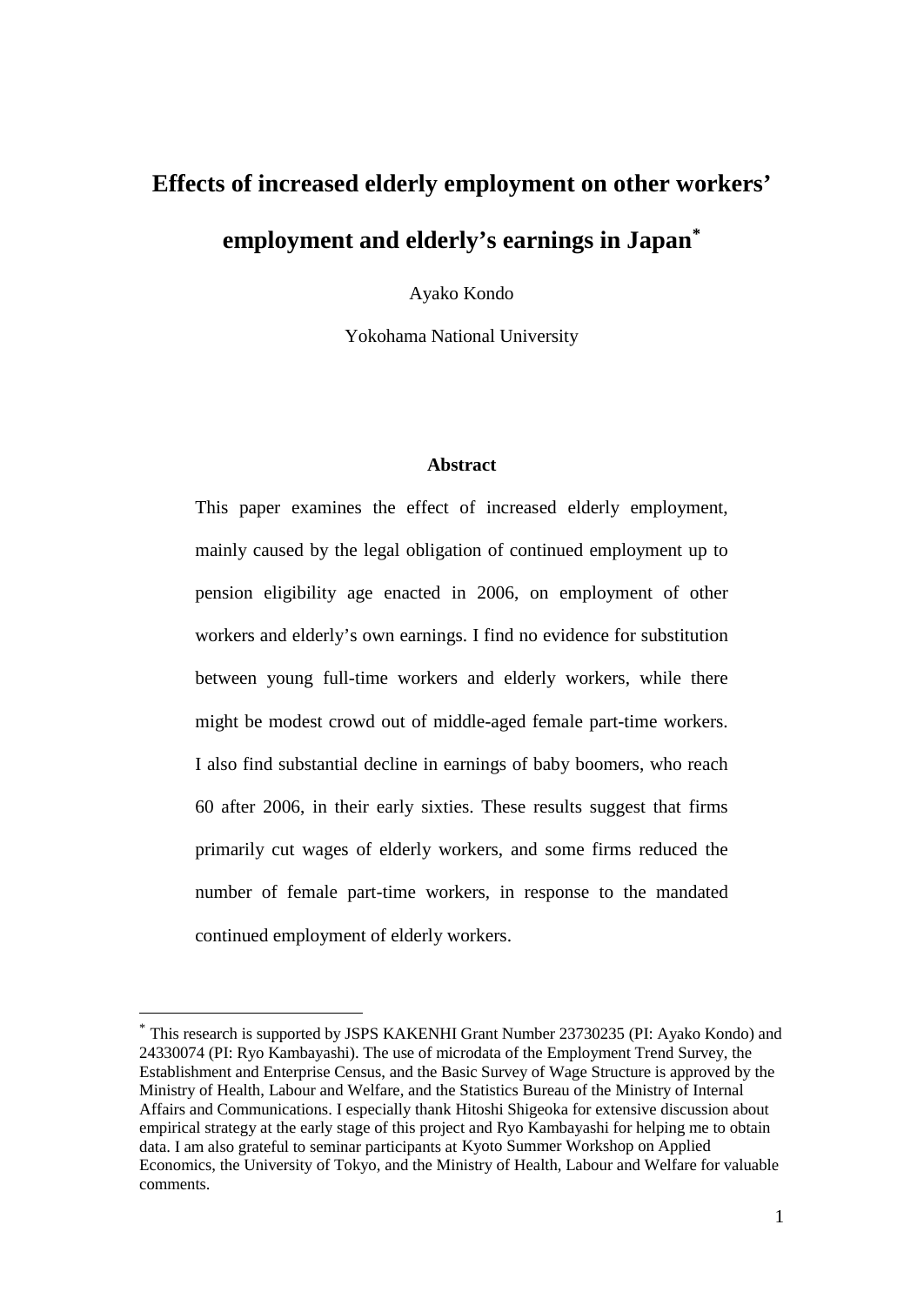#### **1. Introduction**

Aging population is emerging as a serious social concern in many developed countries. Among others, Japan has experienced very rapid aging in the past few decades. Given this fast aging population and resulting pressure on the social security system, the government of Japan has been trying to ensure that older people can continue to work longer. At the same time, there is a concern that the excessive protection of elderly employment may deprive youths of employment opportunities. In theory, however, it is not necessarily for employers to reduce the number of younger workers if wages of older workers fall sufficiently to absorb the increased labor supply. Thus, this paper examines whether the increase in the number of elderly workers affected employment of other age group, and whether there was any adjustment through elderly worker's wages.

Specifically, I focus on the changes around the revision of the Elderly Employment Stabilization Law (hereafter EESL) in 2006, which mandated employers to continue employment of their incumbents up to the pension eligibility age. Kondo and Shigeoka (2015) have shown that this policy intervention indeed increased employment rate among men in their early sixties, and the effect is concentrated to employees in large firms. In the first half of the empirical analysis, I try to shed light on how the mandated continued employment due to the EESL revision affects the employment volume of workers in various age-range and part-time/full-time status. The idea is that, if an establishment has more workers in their late fifties right before the EESL revision, it has more workers reaching age 60 after the EESL revision, whom it has to offer continued employment. In the second half of the empirical analysis, I explore whether there was any adjustment in wages of the elder workers.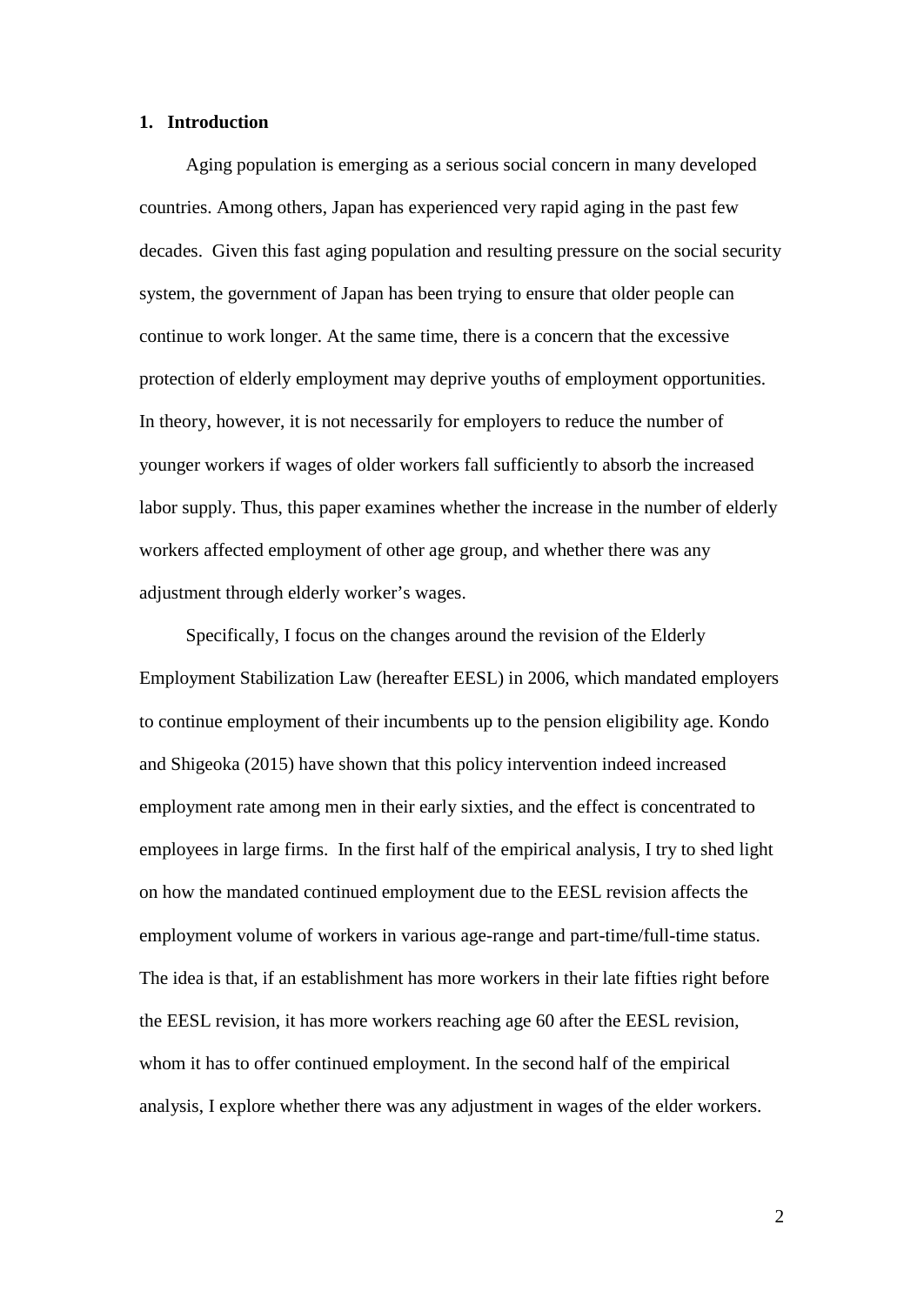Specifically, I examine whether the earnings decline at age 60 became wider for cohorts eligible for mandated continued employment by the EESL.

 Existing studies show mixed evidence about the substitutability between elderly workers and younger workers. On the one hand, Gruber, Milligan and Wise (2010) argue that there is no evidence of tradeoff between elderly employment and youth employment, and rather there is a positive association between them, based on studies from 12 OECD countries. Munnel and Wu (2012), for the case of the United States, and Zhang (2012), for the case of China, also claim that there is no substitution between young and old workers. Earlier studies in Japan (Oshio, Shimizutani and Sato Oishi, 2010, and Nagano, 2014) also show no evidence for tradeoff between young and old workers. On the other hand, Vestad (2012) show almost one-to-one replacement of retired elderly and newly hired young workers in Norway, and Martins, Novo and Portugal (2009) show substitution between old and young female workers in Portugal.

 Consistent with the first line of the literature, I find that the increased elderly employment is not associated with a decline in hiring of young full-time workers. However, I also find suggestive evidence that re-employed elderly workers may crowd out middle-aged part-time female workers. Furthermore, the analysis of earnings show significant fall in earnings of male baby boomers, who reached 60 after the EESL revision, in their early sixties. These results suggest that, in response to the mandated continued employment by the EESL, firms primarily cut wages of elderly workers, and some firms reduced the number of female part-time workers, but most firms do not decrease hiring of young workers.

 The rest of the paper is organized as follows. Section 2 details institutional background. Section 3 analyzes the employment of other workers using the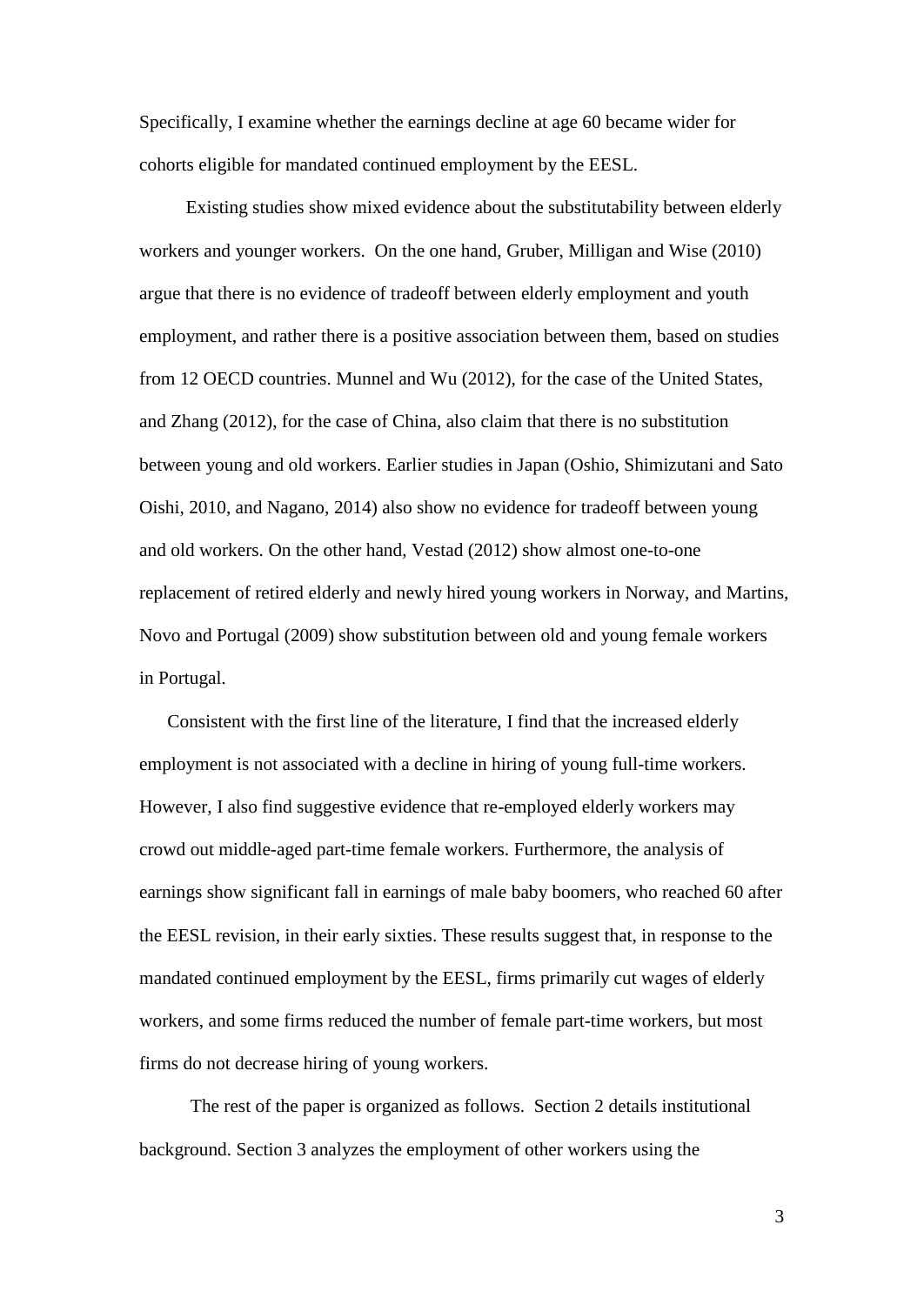Employment Trend Survey, and Section 4 analyzes earnings changes using the Basic Survey of Wage Structure. Section 5 concludes.

#### **2. Institutional Background**

#### **2.1 Pension Reform Act and the EESL revision**

Japan's population is aging rapidly. As of 2010, the population ratio of elderly (65 years or older) is 23.1% (Population Census of Japan, 2010), which is the highest among the OECD countries. This rapid aging put an enormous fiscal pressure on the social security system. To mitigate this fiscal pressure and slow down the contraction of the labor force, the government of Japan implemented two major reforms: the Pension Reform Act in 2001 and the revision of the EESL in 2006. Both reforms are intended to promote employment of people in their early sixties.

The Pension Reform Act implemented in 2001 gradually raises the eligibility age from 60 to 65 for the fixed part of the pension benefit. When the Pension Reform Act was implemented, many private firms set 60 as the mandatory retirement age. Since the eligibility age of pension for employed workers had also been 60 until 2001, most employees in private companies were able to work until they became eligible for the full pension benefit. However, because of the Pension Reform Act, those who turned 60 in April 2001 or later could no longer start to receive the full pension benefit at the age of 60.

This growing gap between the pension eligibility age and mandatory retirement age, which was still 60 in most firms, emerged as a serious social concern. To fill this gap, five years after the implementation of the Pension Reform Act, the government of Japan legally mandated employers to offer continuous employment until the pension eligibility age by a revision of the EESL. Beginning with those who turned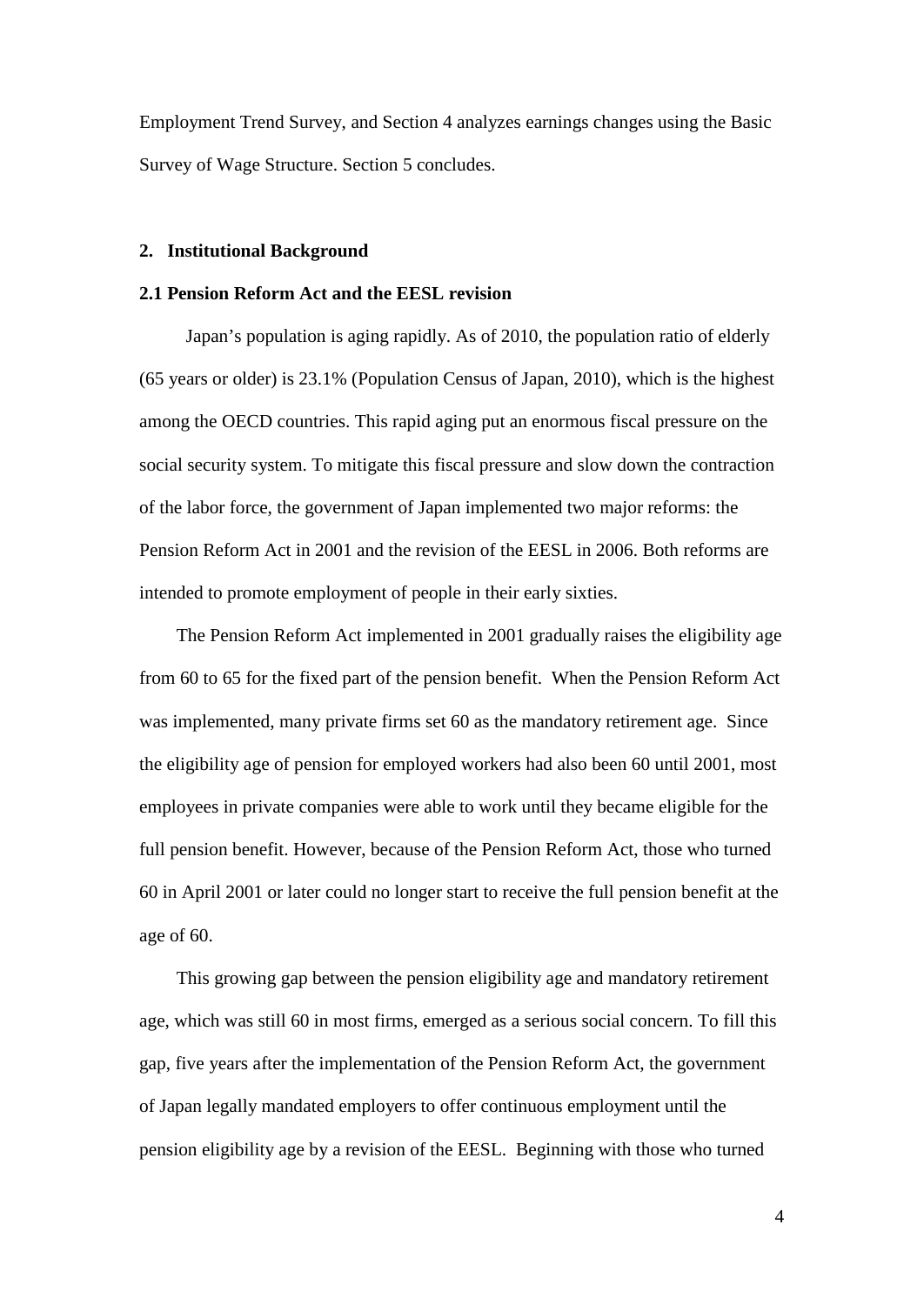60 in April 2006 (i.e., born in April 1946), employers have to take at least one of the following three measures: 1) raise the mandatory retirement age to the pension eligibility age, 2) abolish mandatory retirement, or 3) set up a formal rule for employment extension or reemployment.

In reality, more than 80% of the firms chose the third option.<sup>[1](#page-4-0)</sup> Reemployment after the mandatory "retirement" is quite common in Japan. Employees in Japan typically retire from regular employment (*seishain*) either in the month in which they reach turned 60 or at the end of the fiscal year during in which they reach turned 60. Here, the mandatory "retirement" in Japan merely means a termination of a so-called "life-time employment" contract. After this mandatory retirement, some workers leave the labor force or begin working for a new employer, but a substantial number of the "retired" employees are re-employed by the same employer on a different employment contract, namely as a non-regular workers, who is are typically paid much lower wages. The EESL revision legally mandated firms to offer such reemployment opportunities to all employees below the pension eligibility age.

Kondo and Shigeoka (2015) show that this revision actually increased the ratio of salaried workers among men in their early sixties, and the effect is concentrated to employees of large companies. Specifically, they find that the introduction of the mandated continued employment increased the population ratio of salaried workers at ages 60, 61 and 62 for the cohort born in 1946 by about 1-3 percentage point. They also find that this increase is mostly attributable to the increase in the employees at firms with 500 or more employees. In addition, the one year rise in the pension

 $\overline{a}$ 

<span id="page-4-0"></span><sup>&</sup>lt;sup>1</sup> Among establishments with 30 or more employees, 81% of establishments still set 60 as the mandatory retirement age, and as of 2012, most of them had instituted an explicit rule for either reemployment (80%) or employment extension (20%) rather than extending the mandatory retirement age (General Survey on Working Conditions, MHLW, 2012).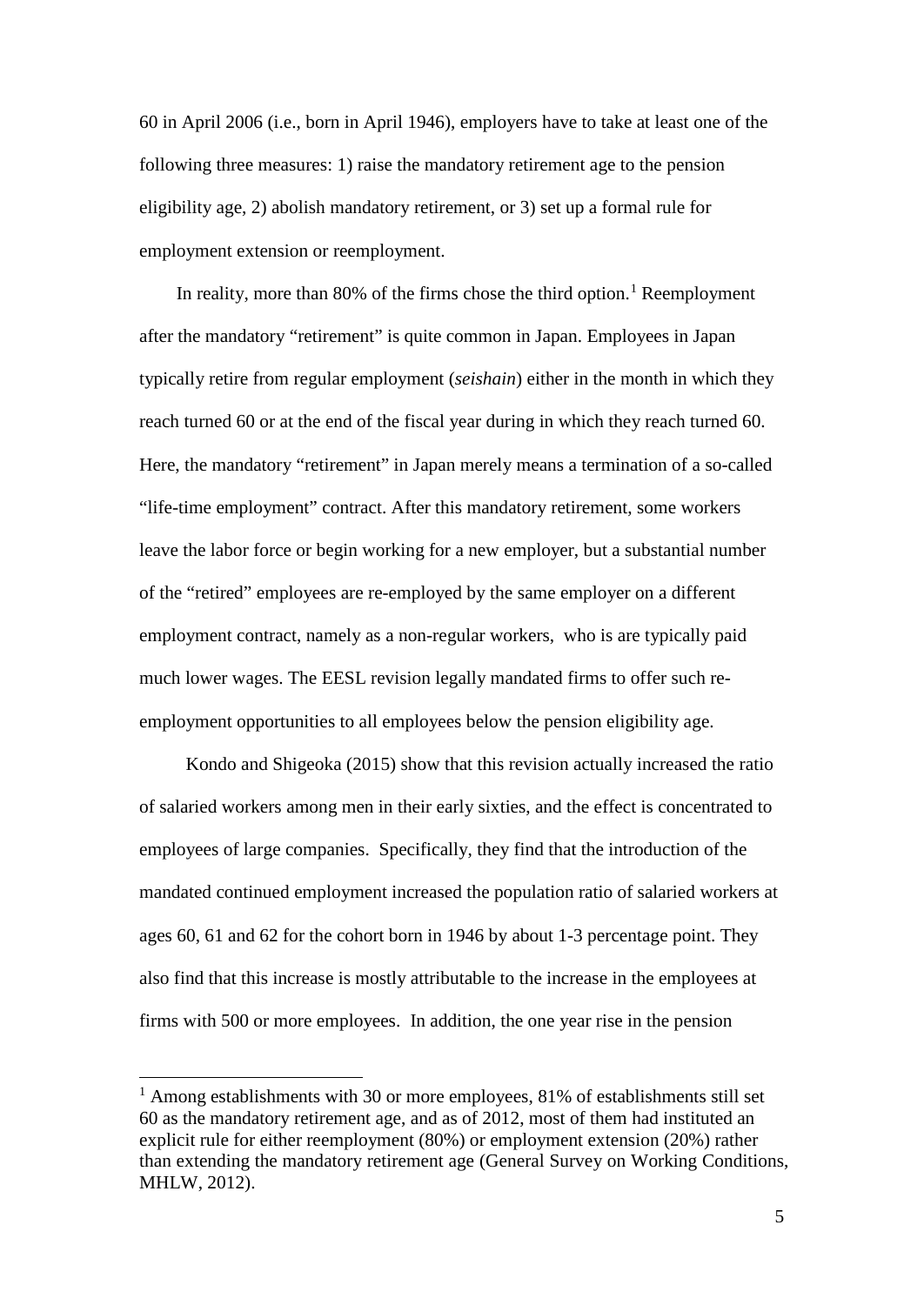eligibility age under this mandated continued employment increased the ratio of salaried workers at age 63 by about 4 percentage point.

It is important to note that, even before the EESL revision, no legal regulation prevented firms from hiring workers older than the mandatory retirement age of 60. Hence, the increase in employment of the elderly after the EESL revision can be viewed as a distortion caused by a government intervention. If the EESL forces employers to hire workers whom they would not hire otherwise, there must be some adjustment in response to this forced employment, through either changes in employment of workers in other age ranges or changes in wages of elderly workers themselves. Hence, I examine the former in Section 3 and the latter in Section 4.

#### **2.2 Aging of Baby Boomers and "Year 2007 Problem"**

The baby boom after the World War II was much more concentrated in Japan than other countries. The baby boomers in Japan are defined as those born in 1947- 1949.[2](#page-5-0) The cohort size of those born in 1947 is over 2.6 million, whereas that the cohort born in 1943 is 2.3 million. [3](#page-5-1) Cohorts born in 1948 and 1949 also exceed 2.6 million, and then the cohort size shrinks to 2.3 million, the pre-WWII level, for the cohort born in 1950.

Consequently, in 2007, Japanese firms faced a sharp increase in the number of employees who reach 60, the mandatory retirement age. According to the Population Census 2010, the population size of those who reached 60 during November 2006-

 $\overline{a}$ 

<span id="page-5-0"></span> $2$  This definition is found in many official publications by Ministry of Health, Labour and Welfare.

<span id="page-5-1"></span><sup>&</sup>lt;sup>3</sup> Numbers of births are taken from the Vital Statistics. Data for 1944-46 are not available because of the war.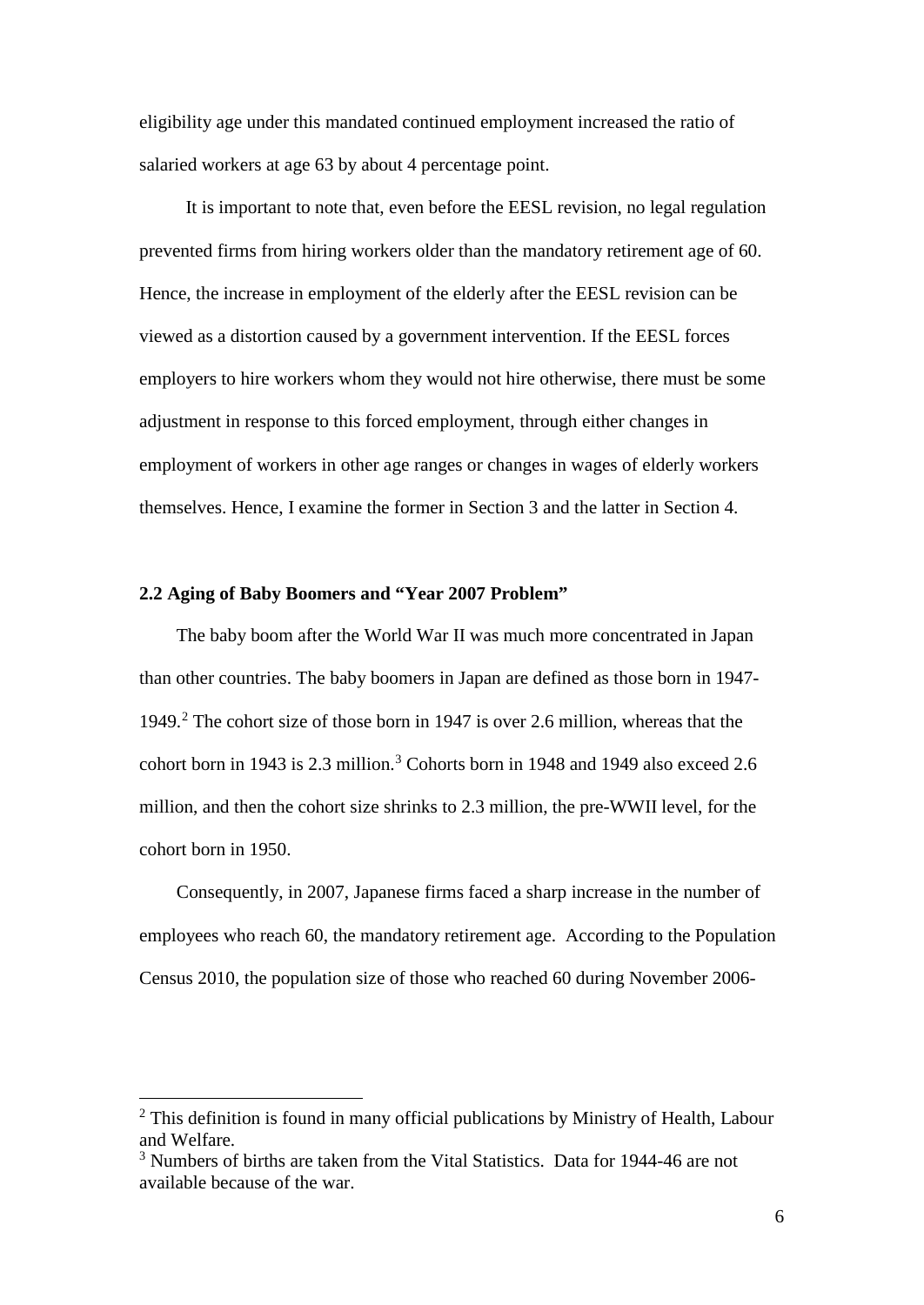October  $2007<sup>4</sup>$  $2007<sup>4</sup>$  $2007<sup>4</sup>$  is about 2.15 million, whereas the population size of the cohort one year older is only about 1.34 million. This sharp increase in the number of employees reaching the mandatory retirement age is called "year 2007 problem (*2007-nen mondai*)" and widely publicized in media.

This "year 2007 problem" could have affected employers' behavior through the following two channels. First, the actual number of employees whom the employers have to offer continued employment increased, and wages and employment of other workers may have been adjusted accordingly. Second, in addition to the actual increase of the elderly workers, the publicized image about "year 2007 problem" may have worked as a trigger of drastic changes in wage structure and employment scheme. As pointed by Hamaaki et al (2012), population aging and prolonged economic stagnation brought pressure to flatten the wage-age profile of Japanese firms, which used to be much steeper than those in other developed countries. At the same time, as shown by Kawaguchi and Ohtake (2007) and Ariga and Kato (2010), wage cuts harms workers' productivity, and, due to the fear for that, many firms hesitate to cut wages. Under this circumstance, the "year 2007" problem might give the firms a good excuse to reform wage profiles.

#### **3. Effects on Employment of Different Age and Type of Contract**

 $\overline{a}$ 

#### **3.1 Data: Establishment Panel Constructed from the Employment Trend Survey**

The main source of data used in this section is the Employment Trend Survey (hereafter ETS), conducted by the Ministry of Health, Labor, and Welfare. I construct a panel of establishments from the ETS, although, as explained below, the matching

<span id="page-6-0"></span><sup>&</sup>lt;sup>4</sup> Strictly speaking, the relevant population is those who reached 60 after April 2006; however, the best information available from the Population Census is the age as of October 31.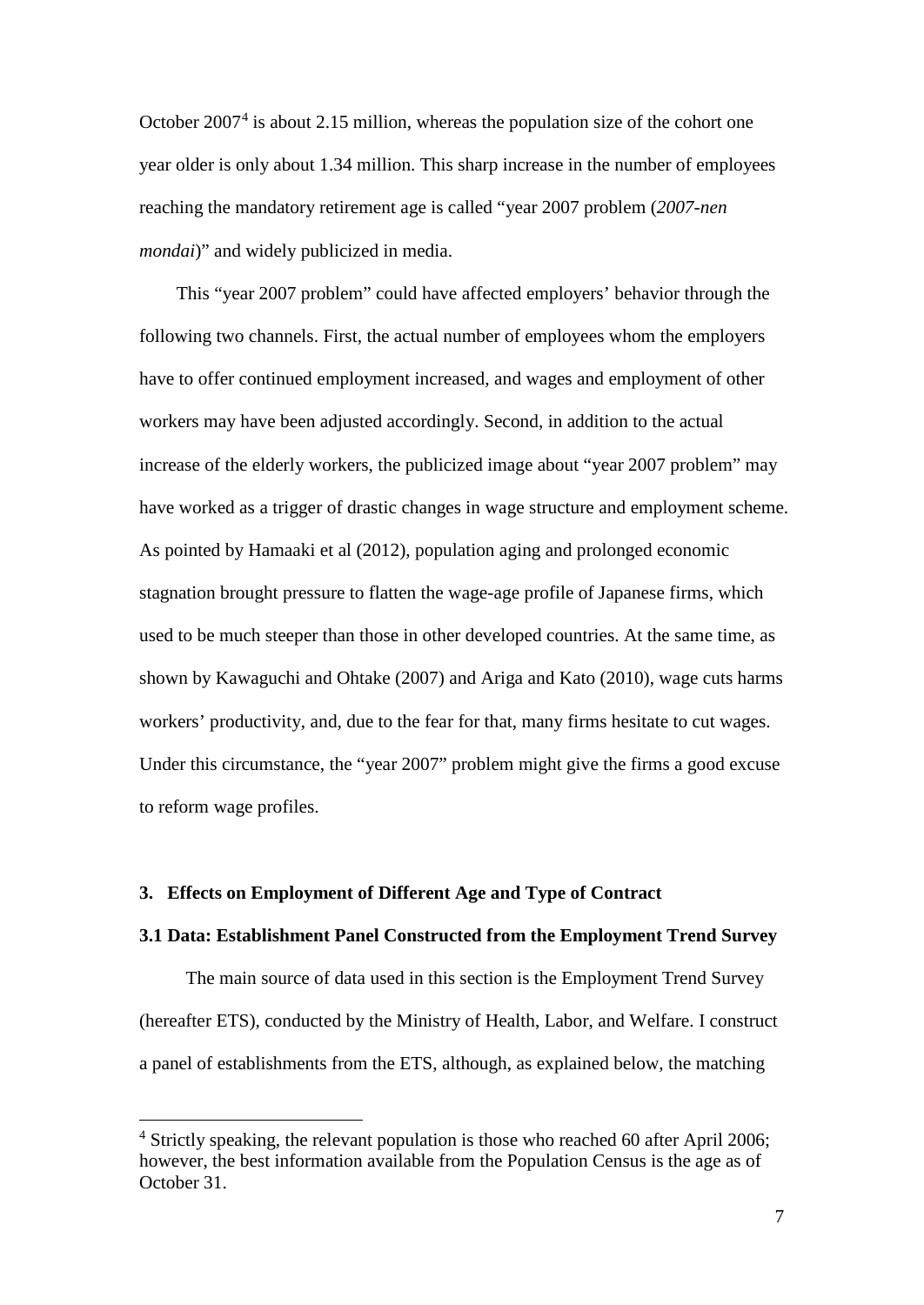of the establishments over year is not perfect. Another limitation is that the ETS asks the number of employees in 5-year age range, not a single year age, thus the detailed cohort level analyses is not feasible. Even with these limitations, however, the ETS is the best available data for the analyses of employers' response to the EESL revision.

Unfortunately, the ETS does not keep a unique establishment identifier over the entire period, because it is not designed as panel data. However, the sampling weights of the ETS vary with the establishment size, and it is a complete survey for establishments with more than 500 employees. Thus, although the survey is designed as a repeated cross section, it is possible to construct a panel of establishments with more than 500 employees so long as the same establishment in different year's sample can be identified.

The respondents of the ETS are sampled from the list of establishments based on the Establishment and Enterprise Census (hereafter EEC), a complete survey of establishments conducted in every few years by the Statistics Bureau. The ETS respondents are re-sampled when a new list of establishments based on the new ECC becomes available, and the establishment ID within the ETS is renewed. Thus, the establishment ID within ETS can be linked only for a few years between the ECC.

For years 2004-2011, however, the identification number in the ECC is also available. Specifically, ETS 2004-2006 can be linked to ECC 2001, ETS 2007-2008 can be linked to ECC 2004, and ETS 2009-2011 can be linked to ECC 2006. Since the ECC provides the establishment ID in the previous ECC, I can link ETS 2004-2011 using the establishment ID available from the ECC.

Although ETS 2002 and 2003 are also sampled from ECC 1999, the establishment ID in the ECC is not available to me. Thus, I use prefecture, the number of employees and 2-digit industries to match establishments in ETS 2004 and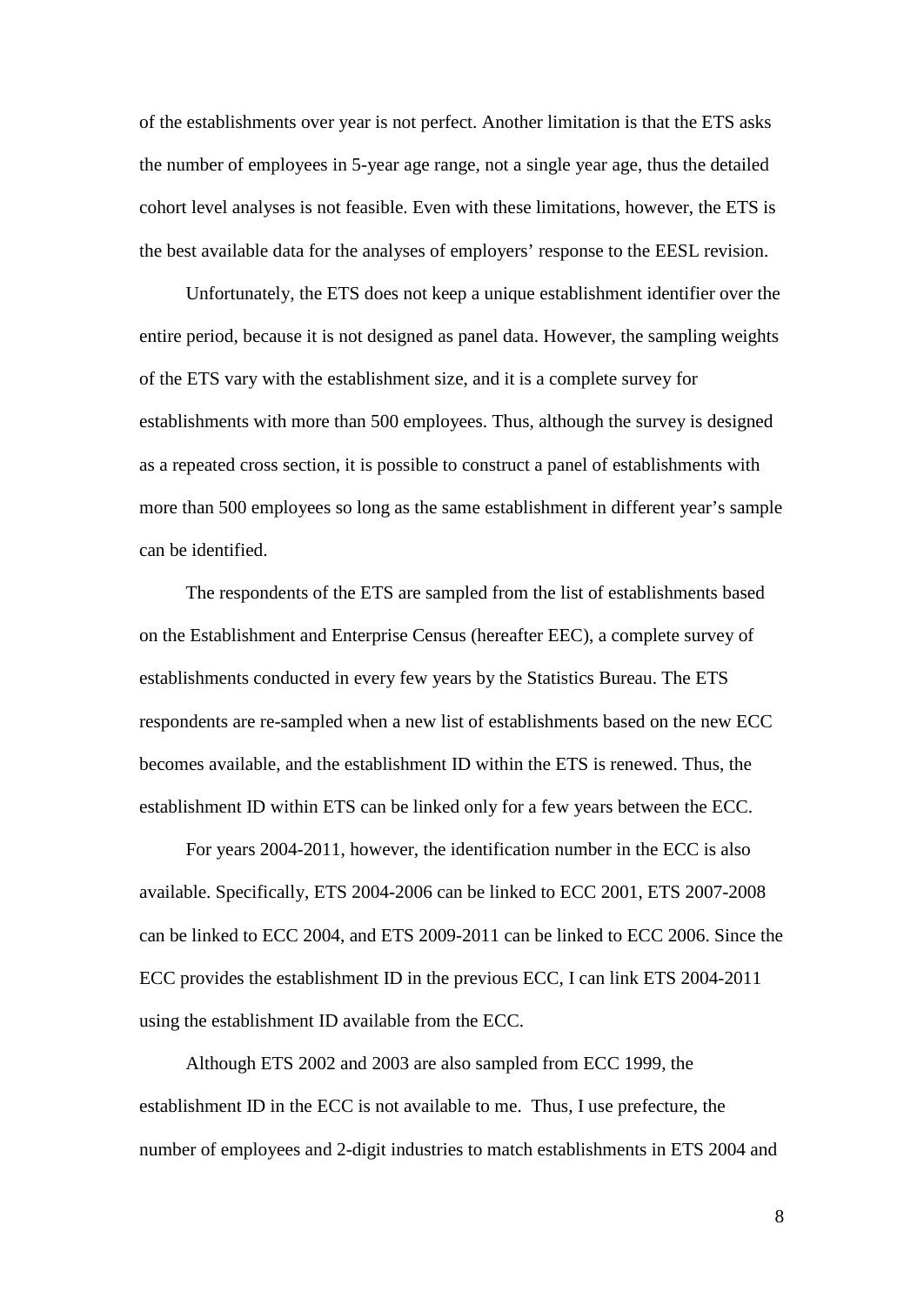2003. This matching is not perfect; only about 60% of the establishments in 2003 survey are matched with those in 2004 survey. To link ETS 2002 with later years, I use the establishment ID within the ETS, which is common to 2003 and 2002 surveys.

I use the ratio of male full-time employee aged 55-59 as of the end of June 2003 as a proxy for the impact of the EESL revision in 2006 for each establishment. I choose 2003 as the base year because 2003 is the last year before the EESL revision was passed and announced in June 2004. I focus on male full-time workers, because in practice, the re-employment after mandatory retirement, which is mandated by the EESL, typically covers employees who were on full-time regular employment until the mandatory retirement age. Most women in the relevant cohort do not qualify for this condition.

For the outcome variable, I use the log number of employees and the ratio in total employment of the establishment for the following categories: total number of employees (log only), full-time employees, employees younger than 50, employees aged 50-59, employees aged 60 or older, full-time employees younger than 25, female part-time employees aged 35-55, and part-time employees aged 60 or older. The first two variables intended to see the effect on employment level, which could go either way: the increased number of elderly worker may push up the total employment, but if it suppress younger workers employment, total employment could fall. It is also *ex ante* ambiguous whether the number of employees younger than 50 will decrease. The effect on the number of employees aged 50-59 is expected to be negative; this is a mechanical effect in that, if the cohort size within firm is relatively large for those who were in their late fifties in 2003, that for younger cohorts should be small. Likewise, the effect on that on those aged 60 or older is expected to be positive. Fulltime employees younger than 25 is intended to measure the degree of substitution or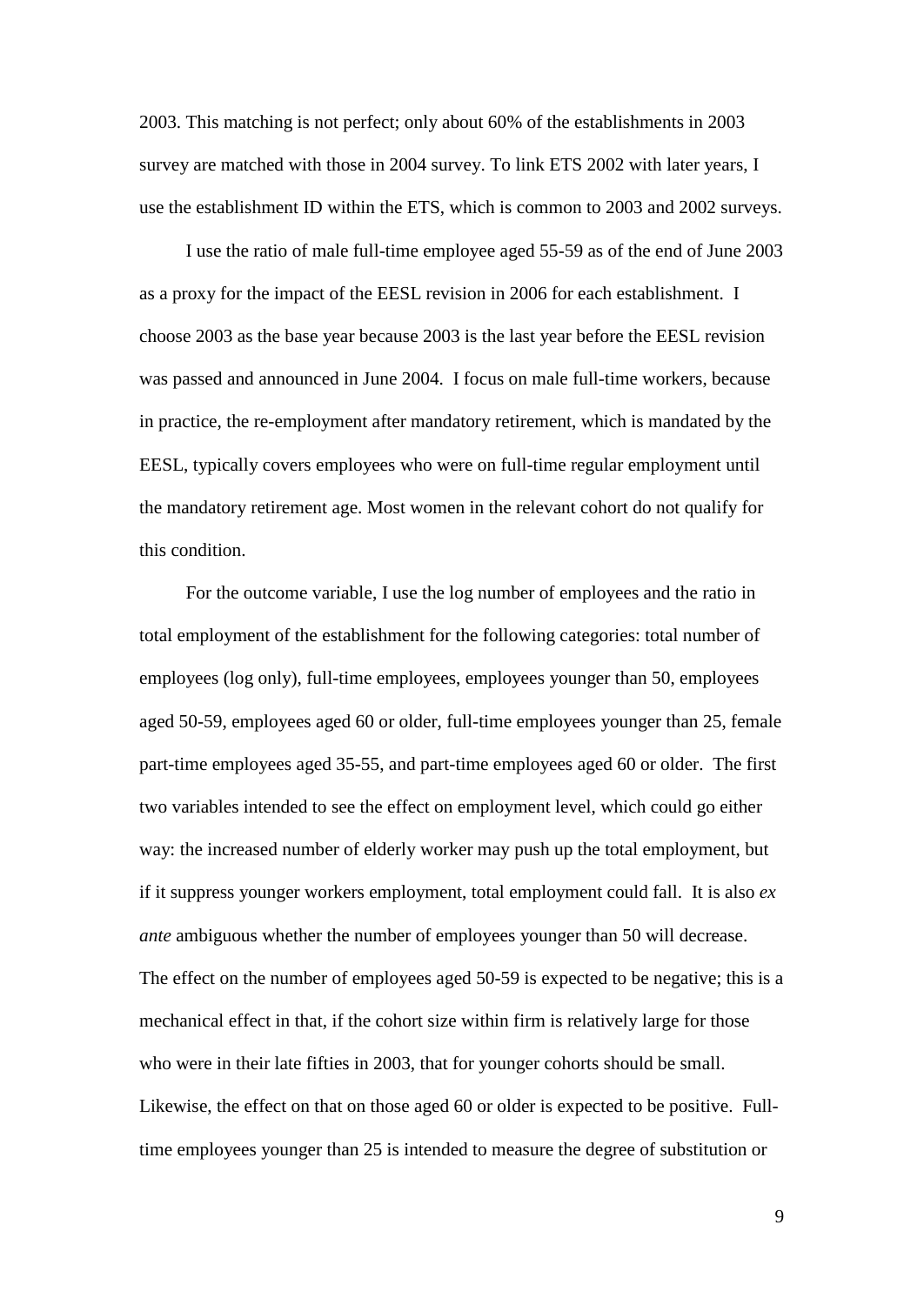complementarity between young and old workers, and female part-time employees is intended to capture substitution or complementarity between elderly men on reemployment contract and married women on non-regular contract.

 Table 1 presents sample size and industry composition. The first column shows the sample used in the main analysis. I limited the sample to establishments that can be tracked at least from 2003 to 2008. Also, for comparison, I repeat the same analysis setting 2007 as the base year, instead of 2003. Column (2) shows the sample for this analysis, which includes establishments that can be tracked from 2006 to 2011. The industry compositions of the two samples are very similar.  $5$  Figure 2 shows the mean of outcome variables over years. Here, I pool the samples in two columns of Table 1 (of course many of them overlap).

#### **3.2 Empirical Model**

 $\overline{a}$ 

I estimate the following equation:

$$
Y_{ijt} = \alpha + \sum_{\tau \neq 2003} \beta_{\tau} X_{ij} 1(t = \tau) + v_{jt} + u_i + \varepsilon_{ijt} \dots (1)
$$

Where  $Y_{ijt}$  is the outcome variable of establishment i in industry j observed in year t,  $X_{ij}$  is the ratio of male full-time employees aged 55-59 among all male full-time employees in 2003.  $\beta_{\tau}$ , the coefficient of  $X_{ij}$ , varies with year and is normalized to 0 in 2003, the base year.  $v_{it}$  represents industry-year effect, and  $u_i$  represents the establishment fixed effect.  $\varepsilon_{ijt}$  is the remaining error, which may be correlated within establishment over time. To take into account for this potential correlation in  $\varepsilon_{i}$ , standard errors are clustered at the establishment level.

<span id="page-9-0"></span><sup>5</sup> Admittedly, the composition is not representative of the Japanese labor force because the sample is limited to large establishments that existed for long enough.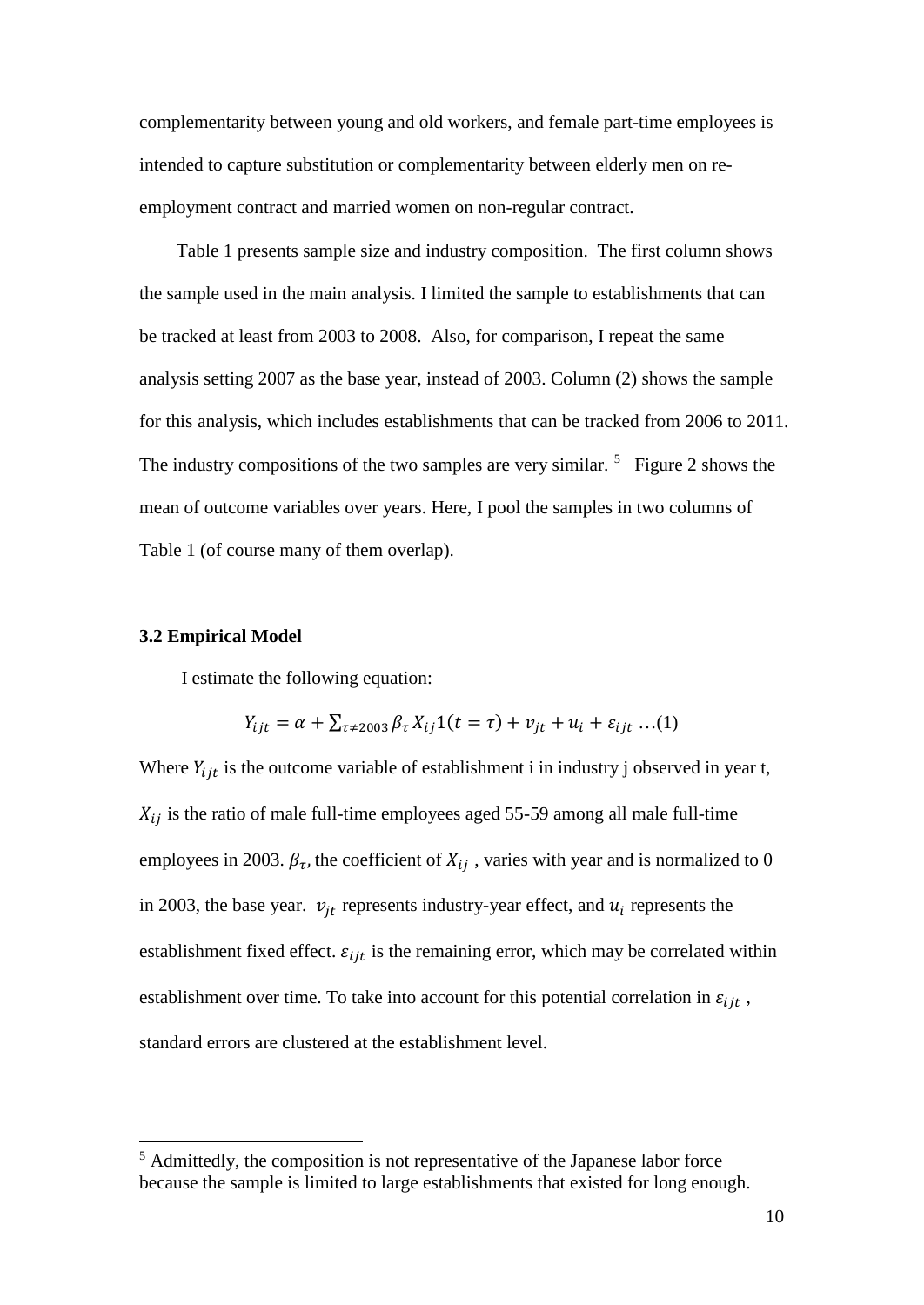$\beta_{\tau}$  represents changes in the outcome variables for establishments that had more employees reaching age 60 under the legal obligation of continued employment until the pension eligibility age, relative to other establishments. If a plot of  $\beta_{\tau}$  over  $\tau$ shows some trend breaks around 2006, such a change in trend is likely to be attributable to the revision of the EESL implemented in 2006. On the other hand, if the plot of  $\beta_{\tau}$  shows some secular trend, it may simply reflect a dynamic pattern of employee's age composition which is not related to the EESL. If so, changing the base year should not change such secular trends. To check this, I also estimate the same equation replacing the base year with 2007, one year after implementation of the revised EESL.

#### **3.3 Results**

Table 2 shows estimated  $\beta_{\tau}$  in equation (1), the coefficients of the interaction term of the ratio of male full-time workers aged 55-59 in 2003 and year dummies. Column (1) shows that establishments that had relatively more male full-time employees in their late fifties before the EESL revision reduced their relative employment size. The size of the effect is, however, modest: 1% point increase in the share of male full-time workers aged 55-59 in 2003 reduces the total employment by at most 0.4% (in 2008). Furthermore, columns (2) and (3) show insignificant effects on full-time employees and those younger than 50.

As expected, columns (4) and (5) show that the number of employees in their fifties decreases and that in their sixties increases. This is a mechanical change, since those who were in their late fifties in 2003 become early sixties by 2008.

Interestingly, the ratio of male full-time workers aged 55-59 in 2003 has a significantly positive effect on the number of full-time employees younger than 25.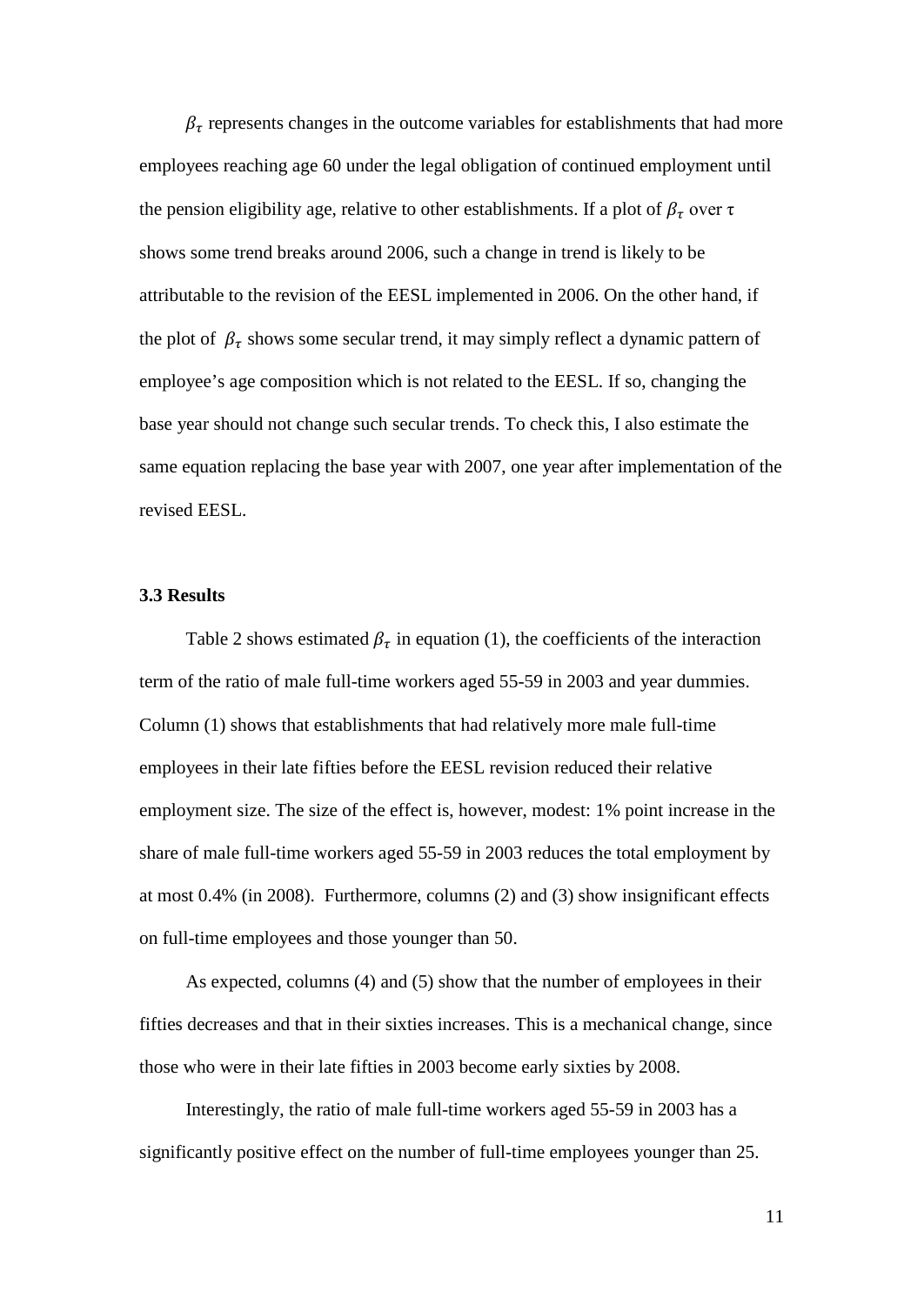This implies that, even under the mandated continued employment under the EESL, employers hire young workers as more incumbent workers reach 60. In other words, hiring of new graduates increases as the number of workers who reach the mandatory retirement age, even if firms have to offer re-employment opportunities after the mandatory retirement. This result suggests that re-employed elderly workers do not perfectly substitute young full-time workers.

In contrast, there is a significantly negative effect for female part-time workers aged 35-54 after the EESL was revised in 2006. Moreover, the number of part-time employees aged 60 or older significantly increased. These results suggest that reemployed elderly workers, many of whom are part-time, and female part-time workers, many of whom are married and the secondary earner of the household, are substitutes.

Table 3 confirms the same pattern when the outcome variables are employment share, rather than the log of number of employees.

Table 4 show the estimated effect of the ratio of age 55-59 in 2007, instead of 2003, and Figure 2 compares the estimated  $\beta_\tau s$  in Tables 2 and 4. For some reason, the number of all employees, full-time employees, and employees younger than 50 are smaller in the base year (2007) than the other years, thus most of the coefficients are positive and many of them are statistically significant. This should be rather interpreted as an anomaly of 2007. For the number of employees in their fifties and sixties, and that of fulltime employees younger than 25, the same pattern as in Table 2 is observed. In contrast, female part-time workers do not decrease when the base year is set to 2007. This may imply that the substitution between female part-time workers and re-employed elderly workers are caused by the revised EESL, and once the adjustment was done, the number of female part-time workers stopped to decrease.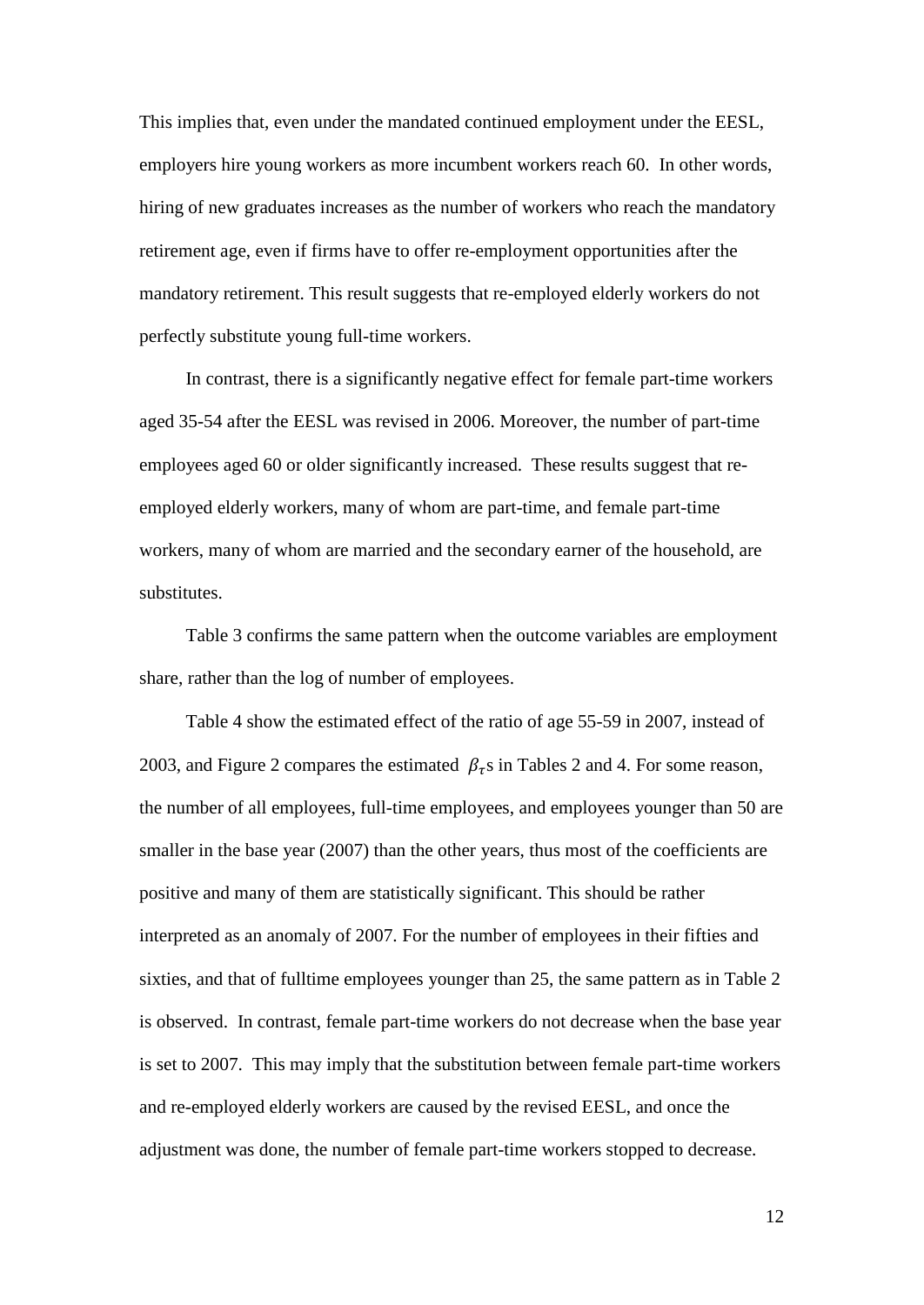#### **4. Effects on Elderly's Earnings**

#### **4.1 Data: Basic Survey of Wage Structure**

The main source of data used in this section is the Basic Survey of Wage Structure (hereafter BSWS), conducted by the Ministry of Health, Labor, and Welfare. The BSWS is cross-sectional survey of establishments, and it asks surveyed establishments to choose their employees randomly and answer detailed information of their salaries, employment status, gender, age, and educational background. It also provides with information at the establishment level such as industry and firm size. I pool all workers in surveys conducted in 1998-2011.

 As the outcome variable, I use the annual earnings excluding bonus. Over-time pay and other compensations are included. I exclude bonus because the survey asks monthly earnings in June of the survey year and bonus in the previous calendar year. This is particularly a problem when analyzing the wage change at the retirement and reemployment, because a 60-year-old worker who is currently on the re-employment contract may answer bonus that he received before the mandatory retirement.

I limit the sample to male regular employees aged 48-65 and born in 1943-1949. More precisely, since the BSWS includes only the age as of June of the survey year, and the EESL defines cohort as those born between April of the year and March of the next year, I define the cohort as (survey year  $-$  age  $-$  1). Thus, the sample includes male regular employees born between July 1943 and June 1950.

 Table 5 presents the summary statistics, and Figure 3 shows the earnings profile of age 55-65. As seen from the figure, earnings drop sharply at 60. The pre-60 annual earnings are on average about 5 million yen, and it drops to less than 4 million yen.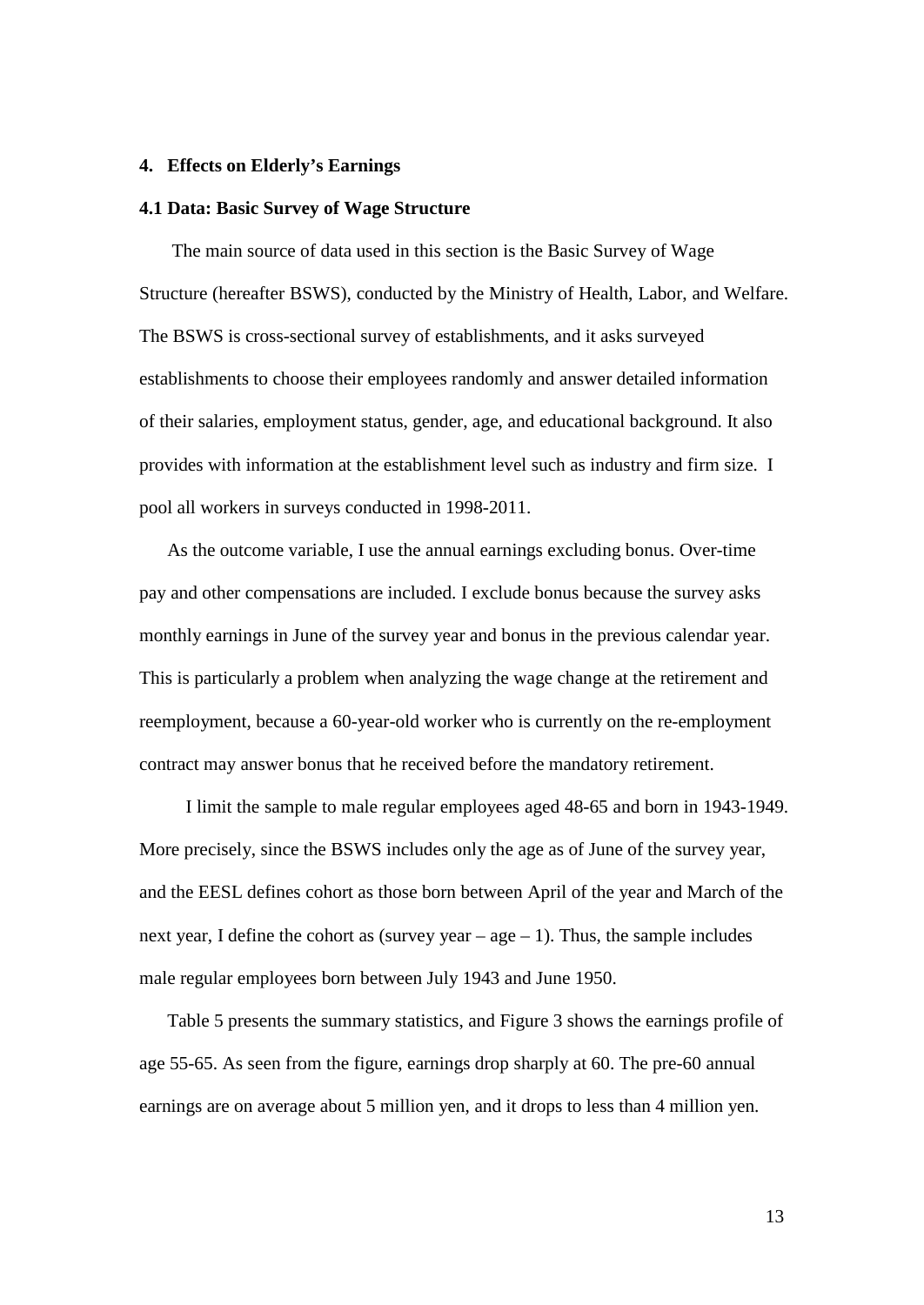Figure 3 also shows how the profile has changed over different cohorts; the decline after age 60 is getting slightly steeper for younger cohorts.

#### **4.2 Empirical Model**

To measure the relative changes in earnings after age 60 for each birth-year cohort, I estimate the following equation:

$$
\log Y_{ci} = \beta_0 a_{ci} + \beta_1 a_{ci}^2 + 1(a_{ci} \ge 60)(\beta_2 + \beta_3 a_{ci} + \beta_4 a_{ci}^2)
$$

$$
+ \sum_{\theta \ne 1945} \gamma_{\theta} 1(c = \theta) \times 1(a_{ci} \ge 60) + \delta X_{ci} + \varepsilon_{ci} \dots (2)
$$

Where  $a_{ci}$  is age of individual i who was born in year c, and the first half of the right hand side is intended to approximate the shape of earnings profile around age 60. The parameter of my interest is the coefficient of the interaction term between cohort dummy and dummy for being older than 60,  $\gamma_{\theta}$ . It captures the differences in the drop in earnings at age 60 across cohorts.  $X_{ci}$  includes other control variables such as education, cohort dummies and calendar year dummies.

#### **4.3 Results**

Table 6 presents  $\gamma_{\beta}$ s, the estimated drop in earnings at age 60 of cohort θ relative to cohort 1945. Figure 3 plots the estimated coefficients in columns (1), (3) and (4) over  $\theta$ . Column (1) reports estimates from the entire sample; the cohort born in 1947 and later experience larger declined in the earnings at age 60. The timing of earnings decline is one year later than the EESL revision, and coincides to the socalled "year 2007 problem." To put it another way, the baby boomers experienced larger earnings decline upon their mandatory retirement and re-employment. Column (2) confirms that the results do not change much when industry and firm size are controlled.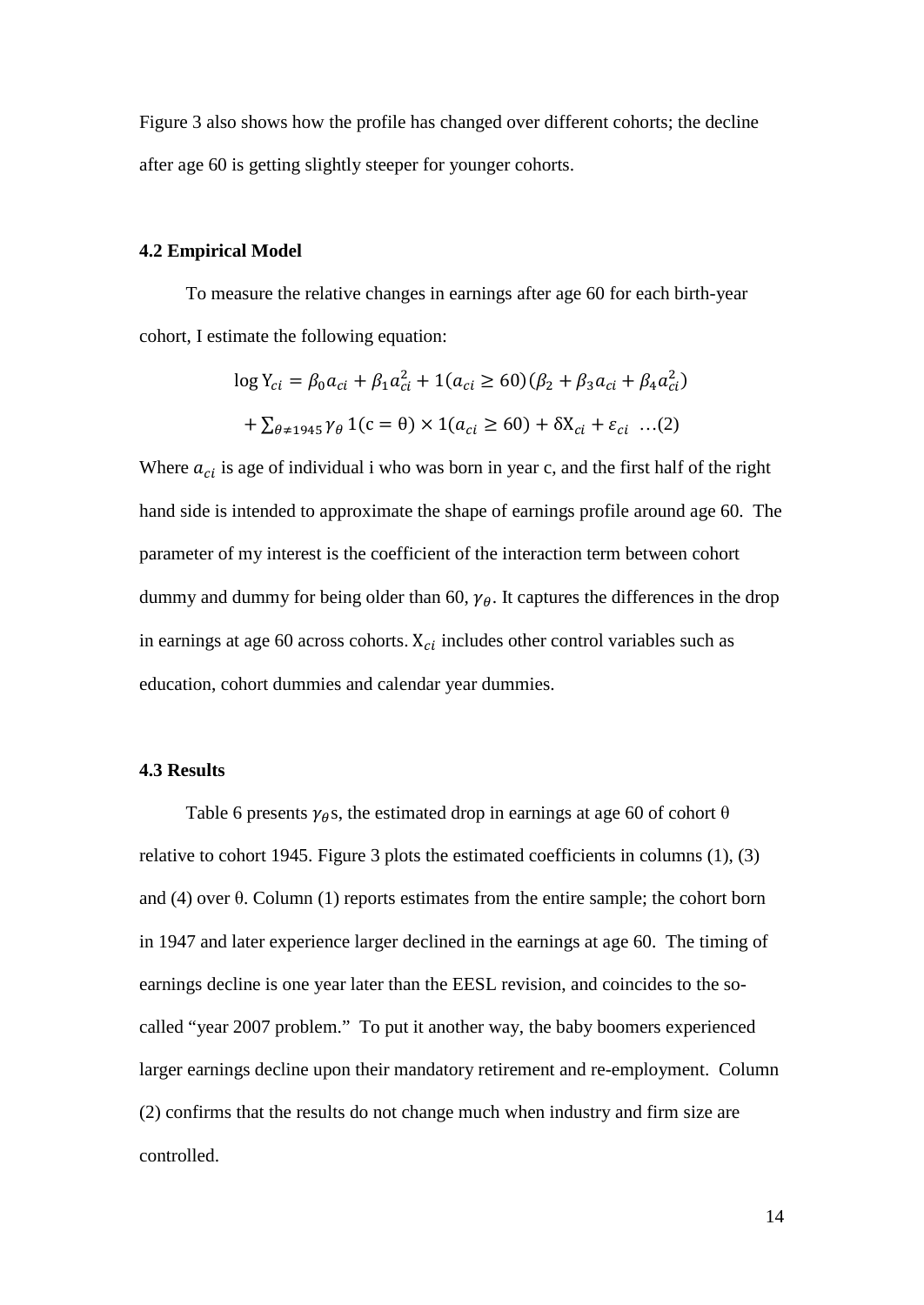Columns (3) and (4) report the estimates from subsample of large and small firms. The decline in relative earnings of baby boomers for is much greater in large firms. This is consistent with the results of Kondo and Shigeoka (2015) that the increase in elderly employment due to the EESL is concentrated to large firms, because the mandatory retirement policy was implemented more strictly at large firms.

#### **5. Conclusion**

This paper has examined the effect of increased elderly employment, mainly caused by the legal obligation of continued employment up to pension eligibility age enacted in 2006, on employment of other workers and elderly's own earnings.

Consistent with the existing studies such as Gruber, Milligan and Wise (2010), I find no evidence for substitution between young full-time workers and elderly workers. As already pointed out by Böheim (2014), since youth unemployment is a pressing problem in many developed countries, many of which also suffer from population aging, the lack of trade-off between young and old workers has an important policy implication. Despite the popular perception, policies to promote elderly employment do not harm employment prospects of the young.

I also find substantial decline in earnings of baby boomers, who reach 60 after 2006, in their early sixties. Combined with the modest negative effect on middle-aged female part-time workers, it suggests that firms primarily cut wages of elderly workers, and some firms reduced the number of female part-time workers, in response to the mandated continued employment of elderly workers.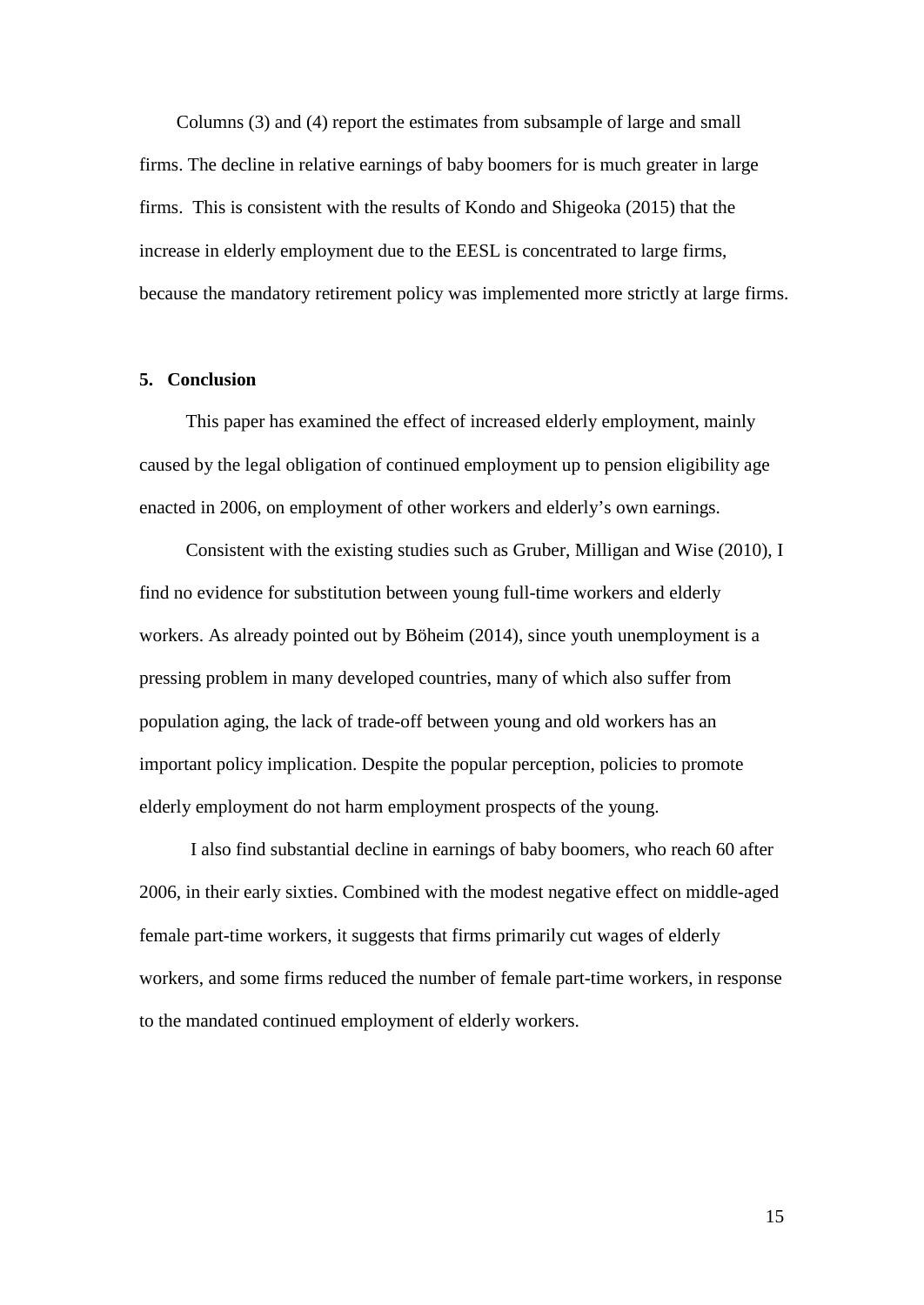#### **References**

- Ariga, Kenn and Ryo Kambayashi, 2010. Employment and wage adjustments at firms under distress in Japan: An analysis based upon a survey. Journal of the Japanese and International Economies 24(2): 213-235.
- Böheim, René, 2014. The effect of early retirement schemes on youth employment, IZA World of Labor, June 2014.
- Gruber, Jonathan, Kevin Milligan, and David A. Wise, 2010. Introduction and Summary. In Jonathan Gruber and David A. Wise Eds, *Social Security Programs and Retirement around the World: The Relationship to Youth Employment*, University of Chicago Press, pp 1-45.
- Hamaaki, Junya, Masahiro Hori, Saeko Maeda and Keiko Murata, 2012. Changes in the Japanese Employment System in the Two Lost Decades. Industrial & Labor Relations Review 65(4): 810-846.
- Kawaguchi, Daiji and Fumio Ohtake, 2007. Testing the Morale Theory of Nominal Wage Rigidity. Industrial & Labor Relations Review 61(1): 59-74.
- Kondo, Ayako and Hitoshi Shigeoka, 2015. The Effectiveness of Government Intervention to Promote Elderly Employment: Evidence from Elderly Employment Stabilization Law. [http://papers.ssrn.com/sol3/papers.cfm?abstract\\_id=2341680](http://papers.ssrn.com/sol3/papers.cfm?abstract_id=2341680)
- Martins, Pedro S., Alvaro A. Novo, and Pedro Portugal, 2009. Increasing the Legal Retirement Age: The Impact on Wages, Worker Flows and Firm Performance, IZA Discussion Paper No. 4187.
- Munnel, Alicia H. and April Yanyuan Wu, 2012. Will Delayed Retirement by the Baby Boomers Lead to Higher Unemployment Among Younger Workers? Center for Retirement Research at Boston College Working Paper 2012-22.
- Nagano, Hitoshi, 2014. *Koureisou no Koyo to Hoka no Nenreisou no Koyou – Koyodoko-chosa Jigyoshohyo Kohyo Data no Bunseki*, The Japanese Journal of Labour Studies, No. 643 (in Japanese)
- Oshio, Takashi, Satoshi Shimizutani, and Akiko Sato Oishi, 2010. Does Social Security Induce Withdrawal of the Old from the Labor Force and Create Jobs for the Young? The Case of Japan. In Jonathan Gruber and David A. Wise Eds, *Social Security Programs and Retirement around the World: The Relationship to Youth Employment*, University of Chicago Press, pp 217 – 241.
- Vestad, Ola Lotherington 2013. Early Retirement and Youth Employment in Norway. Presented at European Association of Labour Economics.
- Zhang, Chuanchuan, 2012. The Relationship between Elderly Employment and Youth Employment: Evidence from China. University Library of Munich, MPRA Paper 3722.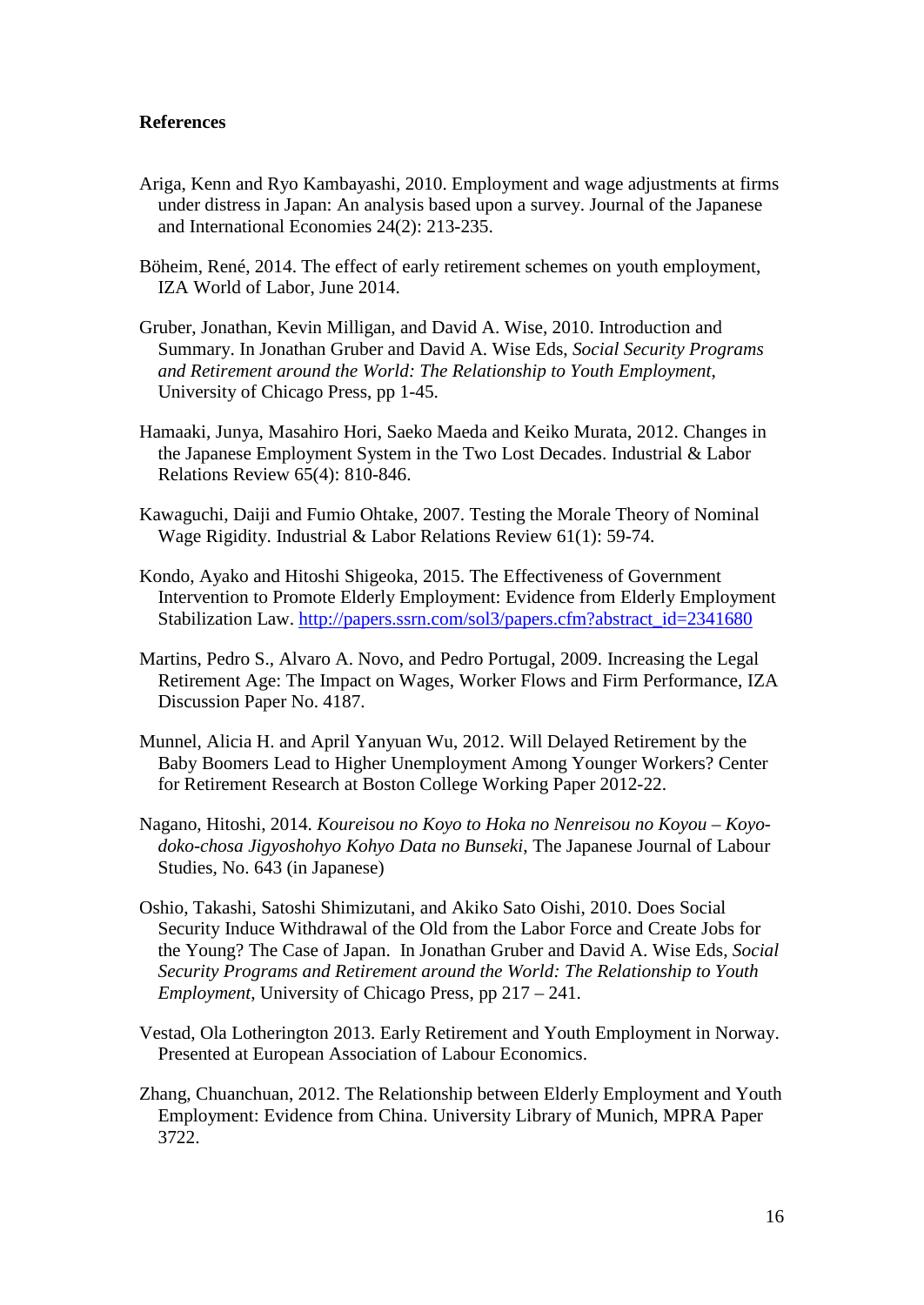## **Table 1. Summary statistics of the Employment Trade Survey**

Establishments with 500 or more employees

|                                                   | 2002-2008,         | 2006-2011,     |
|---------------------------------------------------|--------------------|----------------|
|                                                   | base year $= 2003$ | base year=2007 |
|                                                   | (main sample)      | (comparison)   |
| Sample size in the base year                      | 1021               | 835            |
| Mean % of age 55-59 in male fulltime employees in | 9.0%               | 10.8%          |
| the base year                                     |                    |                |
| Industry composition                              |                    |                |
| Manufacture                                       | 54.8%              | 57.5%          |
| Information and communication                     | 3.4%               | 3.2%           |
| Trade                                             | 4.7%               | 4.3%           |
| Finance                                           | 2.5%               | 1.8%           |
| Medical and nursing                               | 23.0%              | 21.4%          |
| Other services                                    | 5.4%               | 7.3%           |
| Other non-service industries                      | 6.3%               | 4.4%           |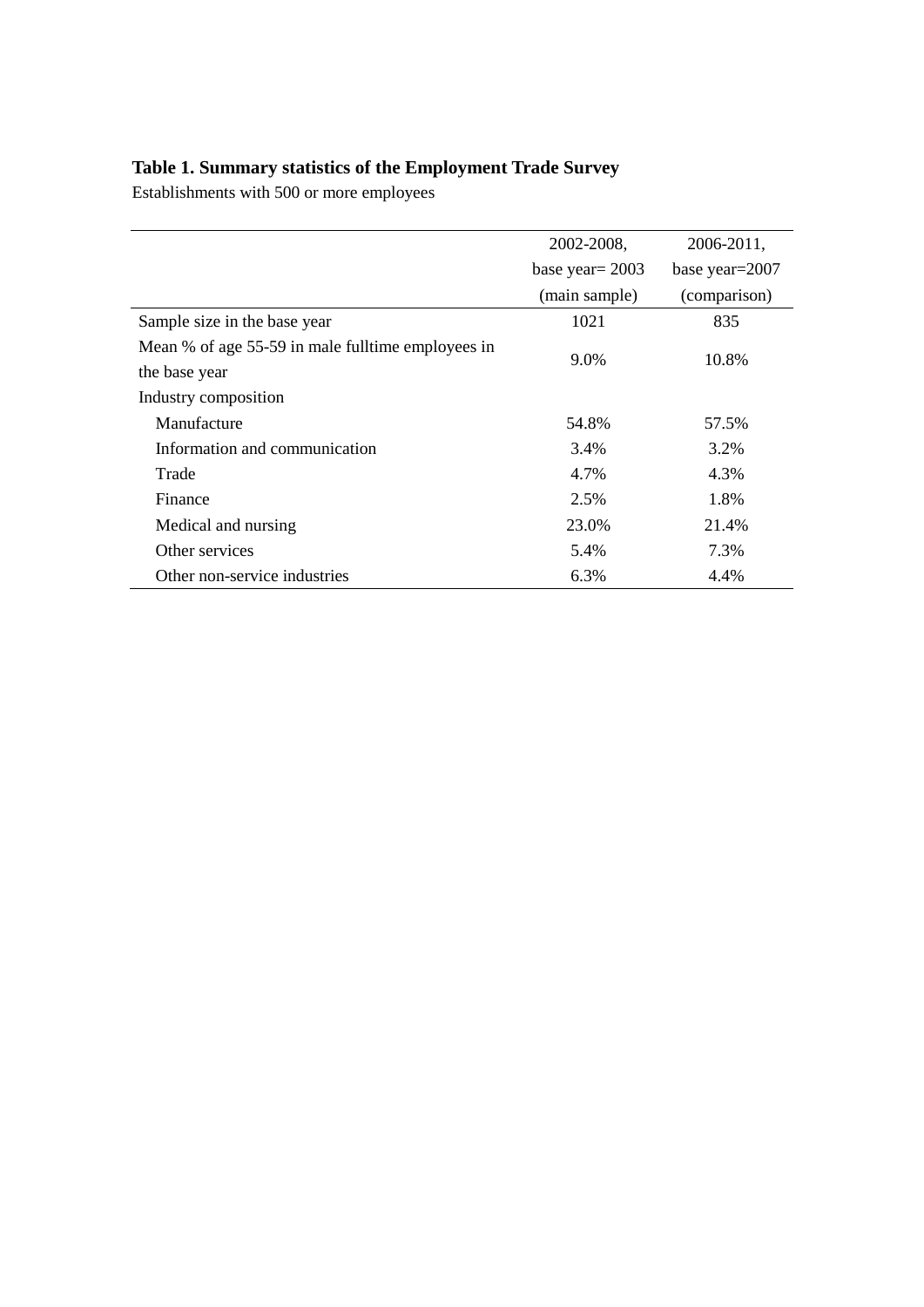

**Figure 1: Mean of outcome variables in Employment Trade Survey, by year**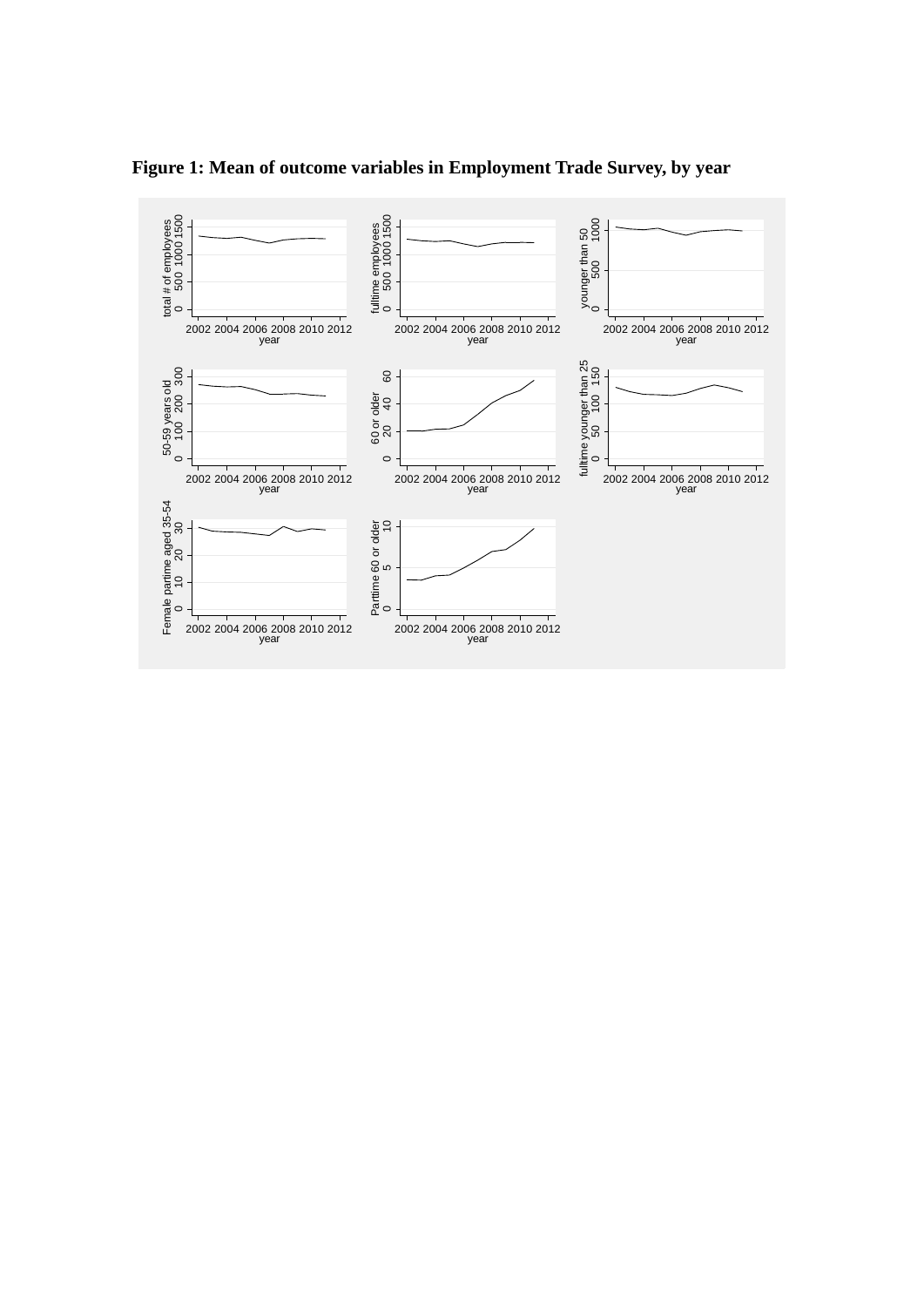|                            | (1)         | (2)       | (3)       | (4)         | (5)        | (6)             | (7)              | (8)         |
|----------------------------|-------------|-----------|-----------|-------------|------------|-----------------|------------------|-------------|
|                            | Total # of  | Full-time | Younger   | 50-59       | $60$ or    | Full-time       | Female part-time | Part-time   |
|                            | employees   | employees | than $50$ | years old   | older      | younger than 25 | 35-54 years old  | 60 or older |
| Ratio of age 55-59 in 2003 | 0.060       | 0.0300    | $0.154**$ | 0.012       | $-0.433*$  | 0.074           | $-0.042$         | $-0.178$    |
| $\times 2002$              | [0.063]     | [0.056]   | [0.061]   | [0.117]     | [0.250]    | [0.164]         | [0.227]          | [0.161]     |
| Ratio of age 55-59 in 2003 | $-0.026$    | 0.054     | 0.009     | $-0.251***$ | $0.551**$  | $0.705***$      | $-0.143$         | $0.474**$   |
| $\times 2004$              | [0.036]     | [0.052]   | [0.038]   | [0.092]     | [0.235]    | [0.213]         | [0.198]          | [0.201]     |
| Ratio of age 55-59 in 2003 | $-0.120*$   | $-0.017$  | $-0.052$  | $-0.613***$ | $1.035***$ | $0.995***$      | $-0.137$         | $0.574**$   |
| $\times 2005$              | [0.069]     | [0.078]   | [0.074]   | [0.195]     | [0.309]    | [0.314]         | [0.236]          | [0.284]     |
| Ratio of age 55-59 in 2003 | $-0.238***$ | $-0.101$  | $-0.115$  | $-1.007***$ | $1.437***$ | $1.365***$      | $-0.331$         | $0.987***$  |
| $\times 2006$              | [0.077]     | [0.091]   | [0.093]   | [0.262]     | [0.398]    | [0.360]         | [0.259]          | [0.336]     |
| Ratio of age 55-59 in 2003 | $-0.245$    | 0.164     | 0.082     | $-1.836***$ | 1.318*     | $2.404***$      | $-0.999**$       | $0.783*$    |
| $\times 2007$              | [0.165]     | [0.256]   | [0.212]   | [0.541]     | [0.677]    | [0.684]         | [0.508]          | [0.467]     |
| Ratio of age 55-59 in 2003 | $-0.415***$ | $-0.206$  | $-0.107$  | $-2.098***$ | $1.328***$ | $1.648***$      | $-0.570*$        | $1.147**$   |
| $\times 2008$              | [0.103]     | [0.135]   | [0.139]   | [0.501]     | [0.504]    | [0.502]         | [0.319]          | [0.467]     |
| Observations               | 6,728       | 6,728     | 6,728     | 6,728       | 6,728      | 6,728           | 6,728            | 6,728       |
| R-squared                  | 0.033       | 0.021     | 0.025     | 0.100       | 0.270      | 0.065           | 0.046            | 0.093       |
| Number of establishments   | 1,021       | 1,021     | 1,021     | 1,021       | 1,021      | 1,021           | 1,021            | 1,021       |

**Table 2 The effect of the ratio of 55-59 years old in male fulltime workers in 2003 on log number of various type of employees**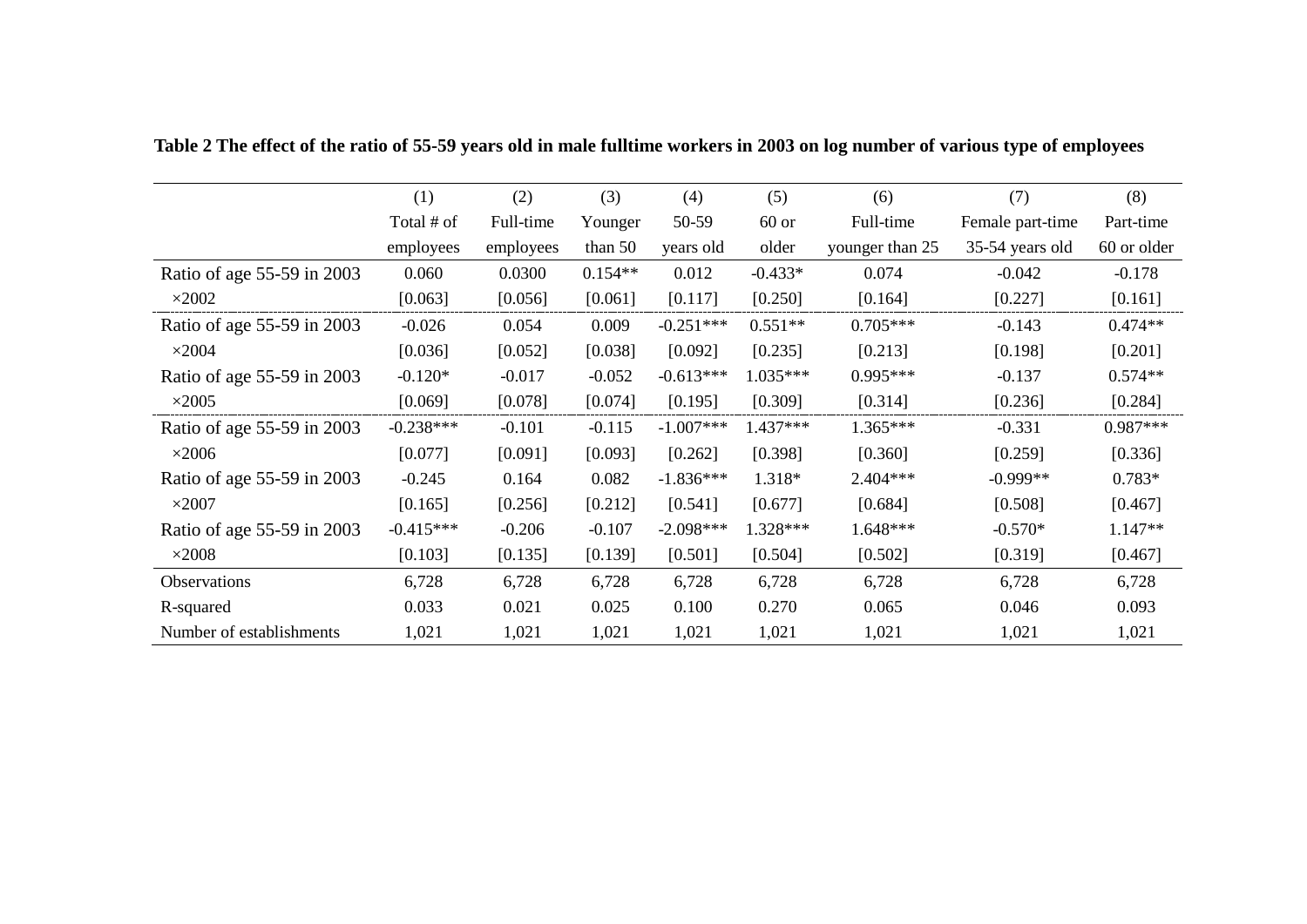**Table 3 The effect of the ratio of 55-59 years old in male fulltime workers in 2003 on employment share of various type of employees** 

|                            | (1)<br>Full-time<br>employees | (2)<br>Younger<br>than $50$ | (3)<br>50-59<br>years old | (4)<br>$60$ or<br>older | (5)<br>Full-time<br>younger than<br>25 | (6)<br>Female part-time<br>35-54 years old | (7)<br>Part-time<br>60 or older |
|----------------------------|-------------------------------|-----------------------------|---------------------------|-------------------------|----------------------------------------|--------------------------------------------|---------------------------------|
| Ratio of age 55-59 in 2003 | 0.000                         | $0.040***$                  | $-0.023$                  | $-0.017**$              | $-0.032***$                            | $-0.006$                                   | $-0.002$                        |
| $\times 2002$              | [0.011]                       | [0.013]                     | [0.015]                   | [0.008]                 | [0.009]                                | [0.009]                                    | [0.003]                         |
| Ratio of age 55-59 in 2003 | 0.000                         | $0.023*$                    | $-0.036***$               | $0.013***$              | $0.048***$                             | $-0.011*$                                  | $0.005***$                      |
| $\times 2004$              | [0.006]                       | [0.012]                     | [0.014]                   | [0.004]                 | [0.011]                                | [0.006]                                    | [0.002]                         |
| Ratio of age 55-59 in 2003 | 0.007                         | 0.048                       | $-0.084**$                | $0.036***$              | $0.088***$                             | $-0.024***$                                | $0.011**$                       |
| $\times 2005$              | [0.015]                       | [0.030]                     | [0.034]                   | [0.007]                 | [0.019]                                | [0.008]                                    | [0.004]                         |
| Ratio of age 55-59 in 2003 | 0.009                         | $0.091**$                   | $-0.137***$               | $0.046***$              | $0.112***$                             | $-0.036**$                                 | $0.011***$                      |
| $\times 2006$              | [0.020]                       | [0.044]                     | [0.050]                   | [0.010]                 | [0.024]                                | [0.016]                                    | [0.004]                         |
| Ratio of age 55-59 in 2003 | $0.124*$                      | $0.217**$                   | $-0.278***$               | $0.061**$               | $0.161***$                             | $-0.134**$                                 | 0.009                           |
| $\times 2007$              | [0.073]                       | [0.101]                     | [0.106]                   | [0.026]                 | [0.037]                                | [0.066]                                    | [0.006]                         |
| Ratio of age 55-59 in 2003 | 0.005                         | $0.208**$                   | $-0.336***$               | $0.128***$              | $0.150***$                             | $-0.062**$                                 | $0.014**$                       |
| $\times 2008$              | [0.028]                       | [0.082]                     | [0.110]                   | [0.033]                 | [0.033]                                | [0.025]                                    | [0.006]                         |
| Observations               | 6,728                         | 6,728                       | 6,728                     | 6,728                   | 6,728                                  | 6,728                                      | 6,728                           |
| R-squared                  | 0.032                         | 0.072                       | 0.121                     | 0.161                   | 0.115                                  | 0.048                                      | 0.056                           |
| Number of establishments   | 1,021                         | 1,021                       | 1,021                     | 1,021                   | 1,021                                  | 1,021                                      | 1,021                           |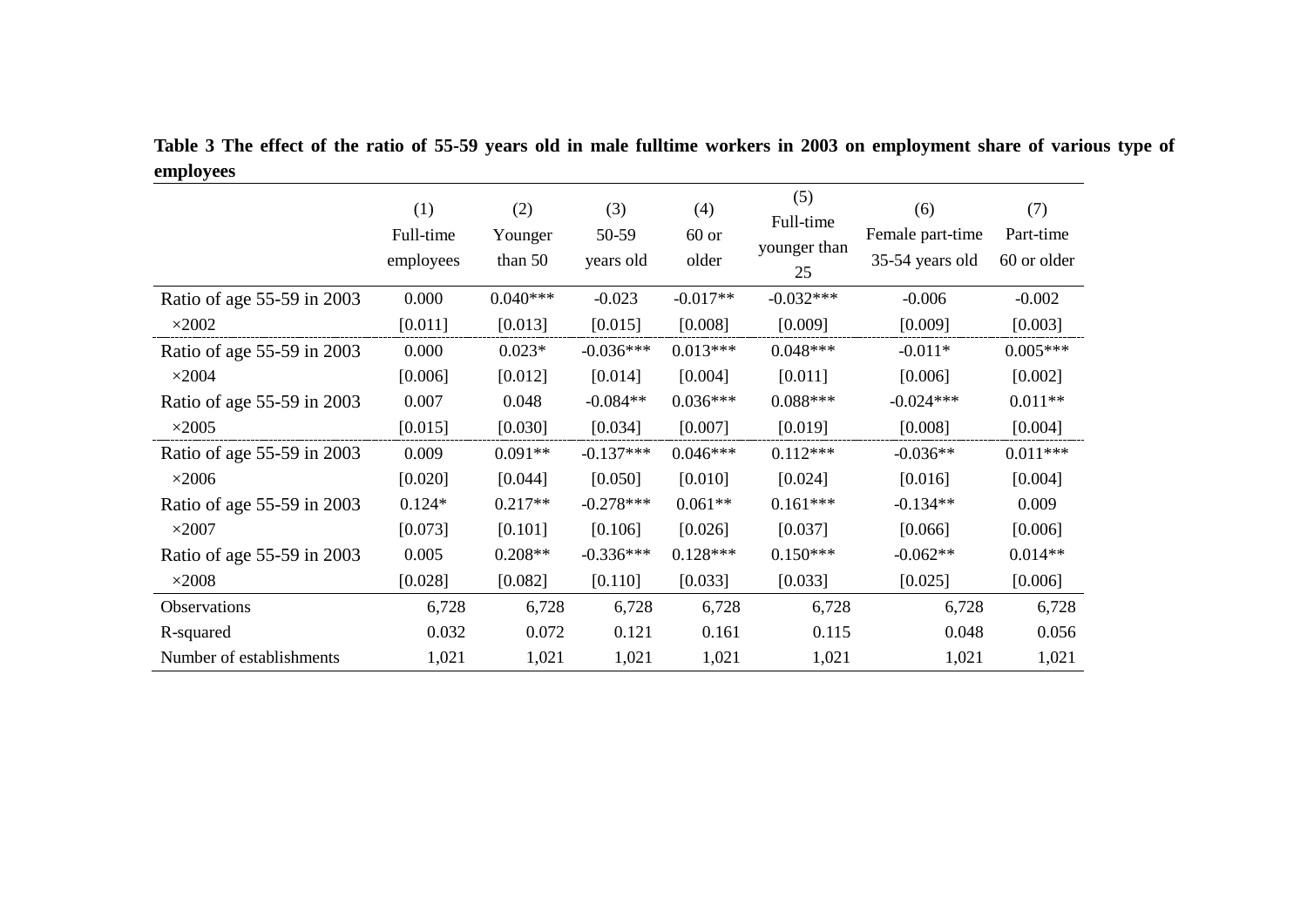|                            | (1)<br>Total # of<br>employees | (2)<br>Full-time<br>employees | (3)<br>Younger<br>than $50$ | (4)<br>50-59<br>years old | (5)<br>$60$ or<br>older | (6)<br>Full-time<br>younger than<br>25 | (7)<br>Female part-time<br>35-54 years old | (8)<br>Part-time<br>60 or older |
|----------------------------|--------------------------------|-------------------------------|-----------------------------|---------------------------|-------------------------|----------------------------------------|--------------------------------------------|---------------------------------|
| Ratio of age 55-59 in 2007 | $0.553***$                     | $0.614**$                     | $0.900***$                  | $-0.122$                  | $-1.467***$             | $1.374***$                             | 0.484                                      | $-0.59$                         |
| $\times 2006$              | [0.191]                        | [0.244]                       | [0.235]                     | [0.262]                   | [0.412]                 | [0.424]                                | [0.786]                                    | [0.401]                         |
| Ratio of age 55-59 in 2007 | $0.295*$                       | 0.307                         | $0.831***$                  | $-1.222***$               | $-0.367$                | $1.641***$                             | 0.431                                      | 0.542                           |
| $\times 2008$              | [0.178]                        | [0.232]                       | [0.218]                     | [0.248]                   | [0.416]                 | [0.405]                                | [0.739]                                    | [0.376]                         |
| Ratio of age 55-59 in 2007 | $0.384*$                       | 0.371                         | $1.130***$                  | $-1.859***$               | 0.228                   | $1.887***$                             | 0.827                                      | 0.576                           |
| $\times$ 2009              | [0.199]                        | [0.256]                       | [0.269]                     | [0.281]                   | [0.484]                 | [0.509]                                | [0.764]                                    | [0.577]                         |
| Ratio of age 55-59 in 2007 | 0.243                          | 0.225                         | $1.114***$                  | $-2.649***$               | 0.216                   | $1.895***$                             | 0.942                                      | $1.073**$                       |
| $\times 2010$              | [0.192]                        | [0.252]                       | [0.222]                     | [0.291]                   | [0.512]                 | [0.469]                                | [0.846]                                    | [0.523]                         |
| Ratio of age 55-59 in 2007 | $0.411*$                       | 0.395                         | 1.468***                    | $-3.156***$               | 0.465                   | $2.485***$                             | 1.268                                      | $1.213**$                       |
| $\times 2011$              | [0.221]                        | [0.282]                       | [0.272]                     | [0.331]                   | [0.517]                 | [0.524]                                | [0.864]                                    | [0.510]                         |
| Observations               | 4,840                          | 4,840                         | 4,840                       | 4,840                     | 4,840                   | 4,840                                  | 4,840                                      | 4,840                           |
| R-squared                  | 0.055                          | 0.044                         | 0.079                       | 0.144                     | 0.305                   | 0.087                                  | 0.058                                      | 0.094                           |
| Number of establishments   | 835                            | 835                           | 835                         | 835                       | 835                     | 835                                    | 835                                        | 835                             |

**Table 4 The effect of the ratio of 55-59 years old in male fulltime workers in 2007 on log number of various type of employees**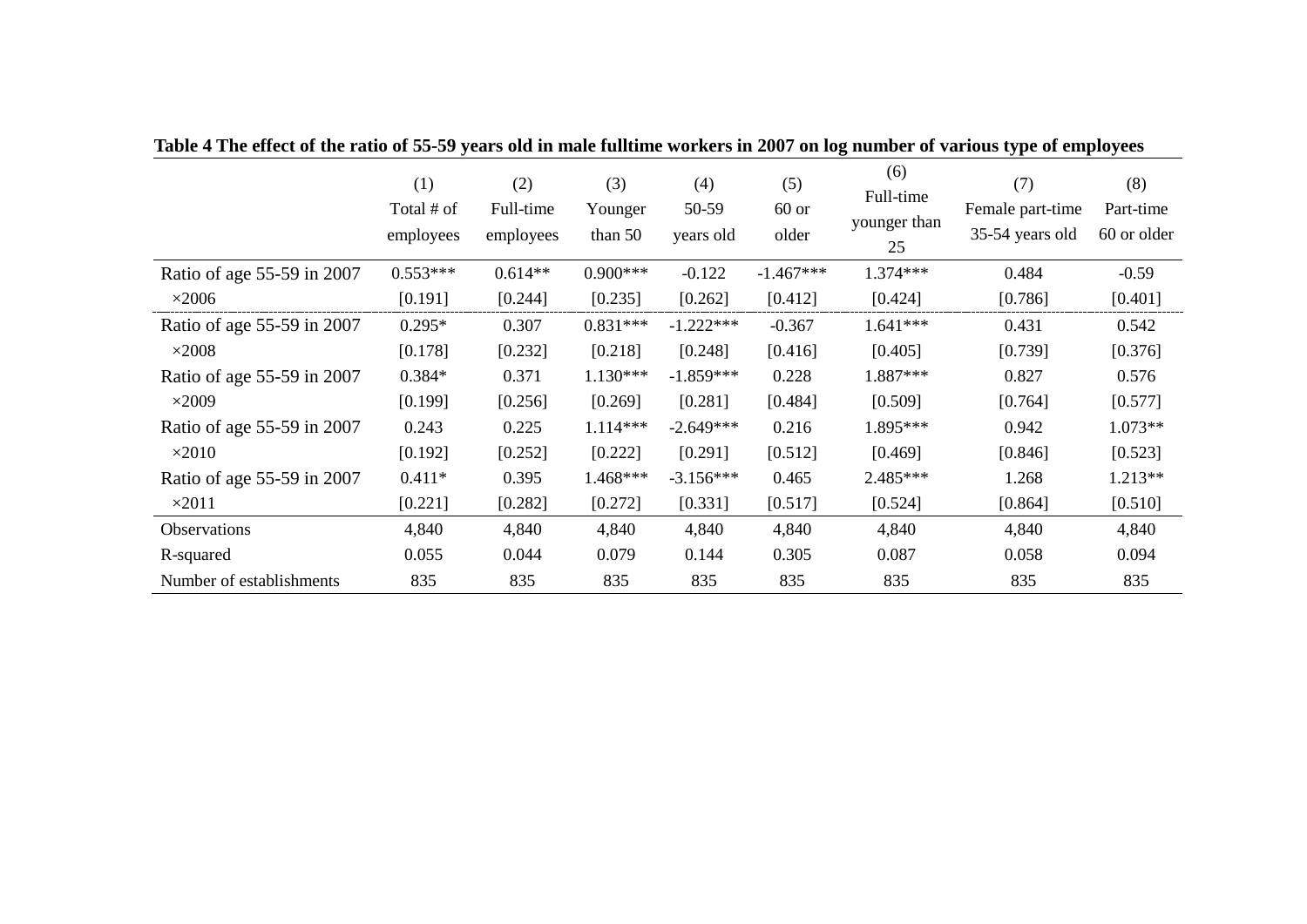**Figure 2 The effects of the ratios of 55-59 years old in male fulltime workers in 2003 and 2007 on selected outcomes (log number of employees)**

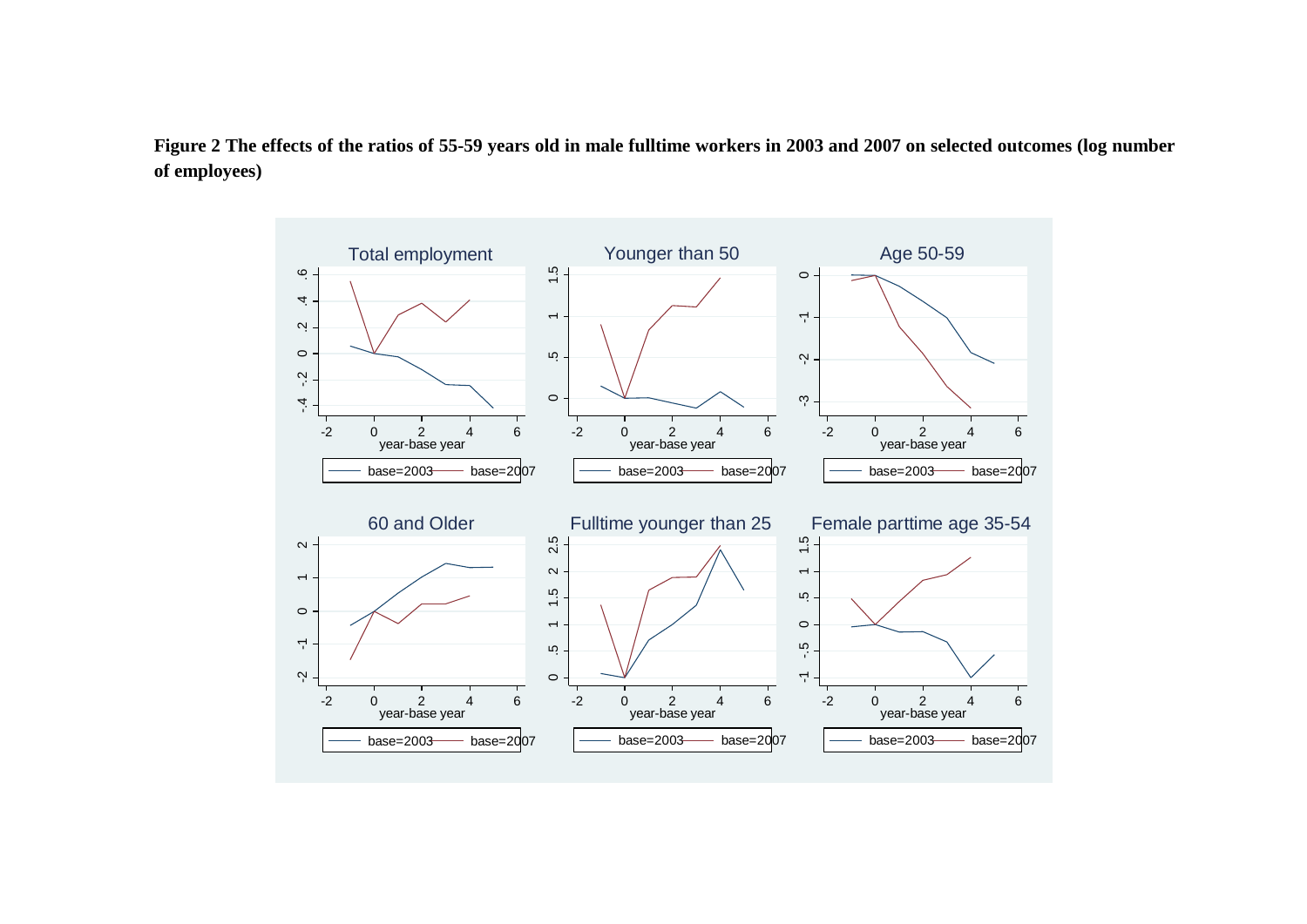### **Table 5 Summary Statistics of the Basic Survey of Wage Structure**

Male regular employees 48-65 years old, born in 1943-1949

| 1,357,477 |
|-----------|
| 4984.0    |
| 8.42      |
|           |
| 19.8%     |
| 55.6%     |
| 3.7%      |
| 20.9%     |
|           |
| 38.8%     |
| 23.5%     |
| 37.7%     |
|           |

**Figure 3 Earnings profile of age 55-65, by cohort**

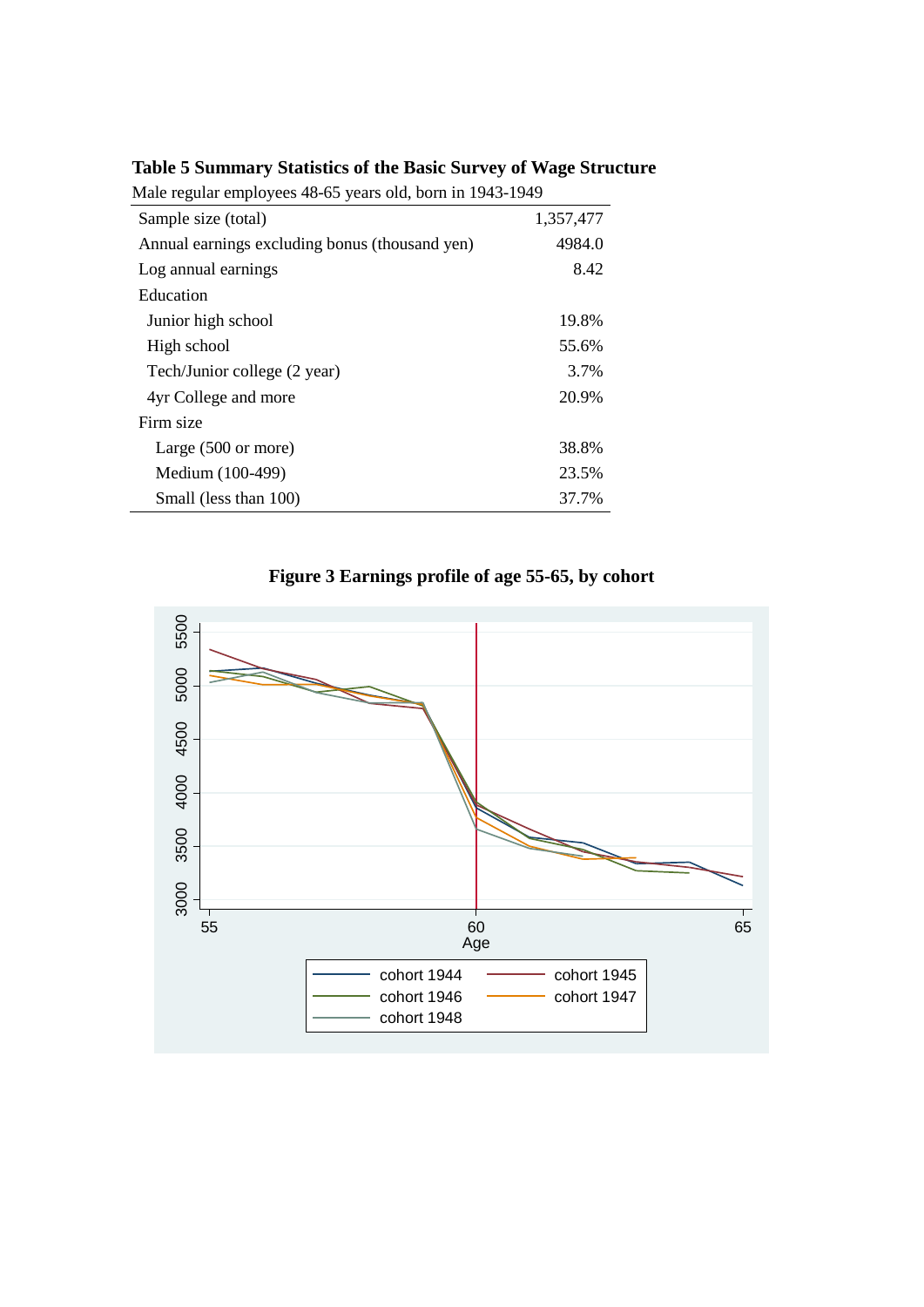|                      | (1)            | (2)         | (3)                             | (4)                             |
|----------------------|----------------|-------------|---------------------------------|---------------------------------|
|                      |                |             | Large firm                      | Small firm                      |
| Sample               | All<br>All     |             | $\left( \text{emp>500} \right)$ | $\left( \text{emp<}100 \right)$ |
| Cohort 1943          | $-0.001$       | 0.004       | $-0.005$                        | $-0.006$                        |
|                      | [0.010]        | [0.010]     | [0.020]                         | [0.014]                         |
| Cohort 1944          | $\overline{0}$ | 0.004       | $-0.001$                        | $-0.006$                        |
|                      | [0.010]        | [0.010]     | [0.022]                         | [0.014]                         |
| Cohort 1946          | $-0.001$       | $-0.012$    | $-0.013$                        | 0.01                            |
|                      | [0.009]        | [0.009]     | [0.018]                         | [0.012]                         |
| Cohort 1947          | $-0.018*$      | $-0.031***$ | $-0.036*$                       | $-0.017$                        |
|                      | [0.010]        | [0.010]     | [0.019]                         | [0.014]                         |
| Cohort 1948          | $-0.034***$    | $-0.045***$ | $-0.076***$                     | $-0.022$                        |
|                      | [0.012]        | [0.012]     | [0.023]                         | [0.016]                         |
| Cohort 1949          | $-0.066***$    | $-0.077***$ | $-0.104***$                     | $-0.041**$                      |
|                      | [0.015]        | [0.015]     | [0.032]                         | [0.020]                         |
| Control for Industry | No             | Yes         | N <sub>0</sub>                  | No                              |
| and firm size        |                |             |                                 |                                 |
| Observations         | 1,357,477      | 1,307,879   | 526,316                         | 512,090                         |
| R-squared            | 0.247          | 0.352       | 0.316                           | 0.143                           |

**Table 6 The estimated drop in earnings at age 60 by cohort, relative to 1945 cohort**